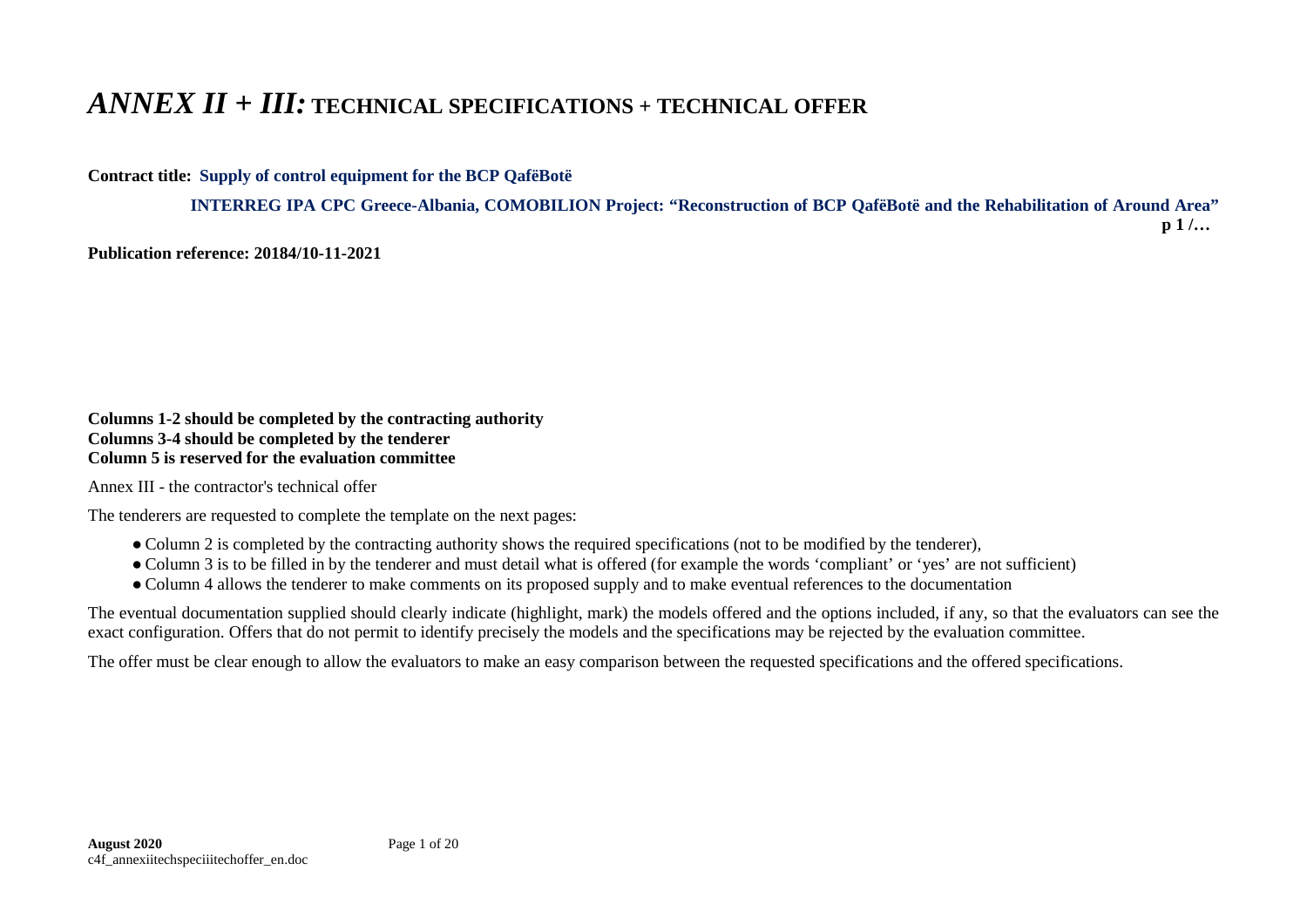| 1.<br>Item number            | 2.<br>Specificationsrequired                                                                                                                                                                                                                                                                                                                                                                                                                                                                                                                                                                                                                                                                                                                                                                                                                                                                                                                                                                                                                                                                                                                                                                                                                                                                                                                                                                                                                                                                                                                            | 3.<br>Specificationsoffered | 4.<br>Notes, remarks, | 5.<br><b>Evaluation</b> |
|------------------------------|---------------------------------------------------------------------------------------------------------------------------------------------------------------------------------------------------------------------------------------------------------------------------------------------------------------------------------------------------------------------------------------------------------------------------------------------------------------------------------------------------------------------------------------------------------------------------------------------------------------------------------------------------------------------------------------------------------------------------------------------------------------------------------------------------------------------------------------------------------------------------------------------------------------------------------------------------------------------------------------------------------------------------------------------------------------------------------------------------------------------------------------------------------------------------------------------------------------------------------------------------------------------------------------------------------------------------------------------------------------------------------------------------------------------------------------------------------------------------------------------------------------------------------------------------------|-----------------------------|-----------------------|-------------------------|
|                              |                                                                                                                                                                                                                                                                                                                                                                                                                                                                                                                                                                                                                                                                                                                                                                                                                                                                                                                                                                                                                                                                                                                                                                                                                                                                                                                                                                                                                                                                                                                                                         |                             | ref. to documentation | committee's notes       |
| 1. CAR LIFT<br><b>BRIDGE</b> | 18,000-lb. lifting capacity<br>$\bullet$<br>Padded overhead safety shutoff bar<br>$\bullet$<br>Extended height top-beam provides greater<br>$\bullet$<br>overhead clearance<br>Single-point safety release<br>$\bullet$<br>Dual direct-drive hydraulic cylinders<br>$\bullet$<br>Dual-synchro equalization system for equal<br>$\bullet$<br>lifting<br>Oversized 53" tall carriage for superior strength<br>$\bullet$<br>and durability<br>Electric / hydraulic power system<br>٠<br>Oversized A36 steel base plates<br>$\bullet$<br>Self-lubricating dura-glide UHMW<br>$\bullet$<br>polyethylene bearing system<br>Safety locks in each column spaced every 3"<br>$\bullet$<br>Plated arm restraints and arm pins for rust<br>$\bullet$<br>prevention<br>Heavy-duty 1/2" aircraft-quality equalizer<br>$\bullet$<br>cables<br>Oversized cable sheave diameter reduces cable<br>$\bullet$<br>fatigue<br>Durable, rubber lift pads with stackable<br>$\bullet$<br>adapters<br>Multi-piece adapter set includes four 6"<br>$\bullet$<br>stackable adapters, four 3" stackable adapters,<br>four polyurethane contact pads and four frame<br>cradle pads. Ideal for trucks and vans with<br>running boards or auxiliary fuel tanks.<br>Convenient storage is included for truck and<br>$\bullet$<br>van adapters<br>Versatile drop-in contact pads with stackable<br>٠<br>adapters<br>Capacity<br>Lifting Capacity* 18,000 lbs. (8,165 kg)<br>*Max Capacity / Front Axle 9,000 lbs. (4,082 kg)<br>*Max Capacity / Rear Axle 9,000 lbs. (4,082 kg)<br>Rise |                             |                       |                         |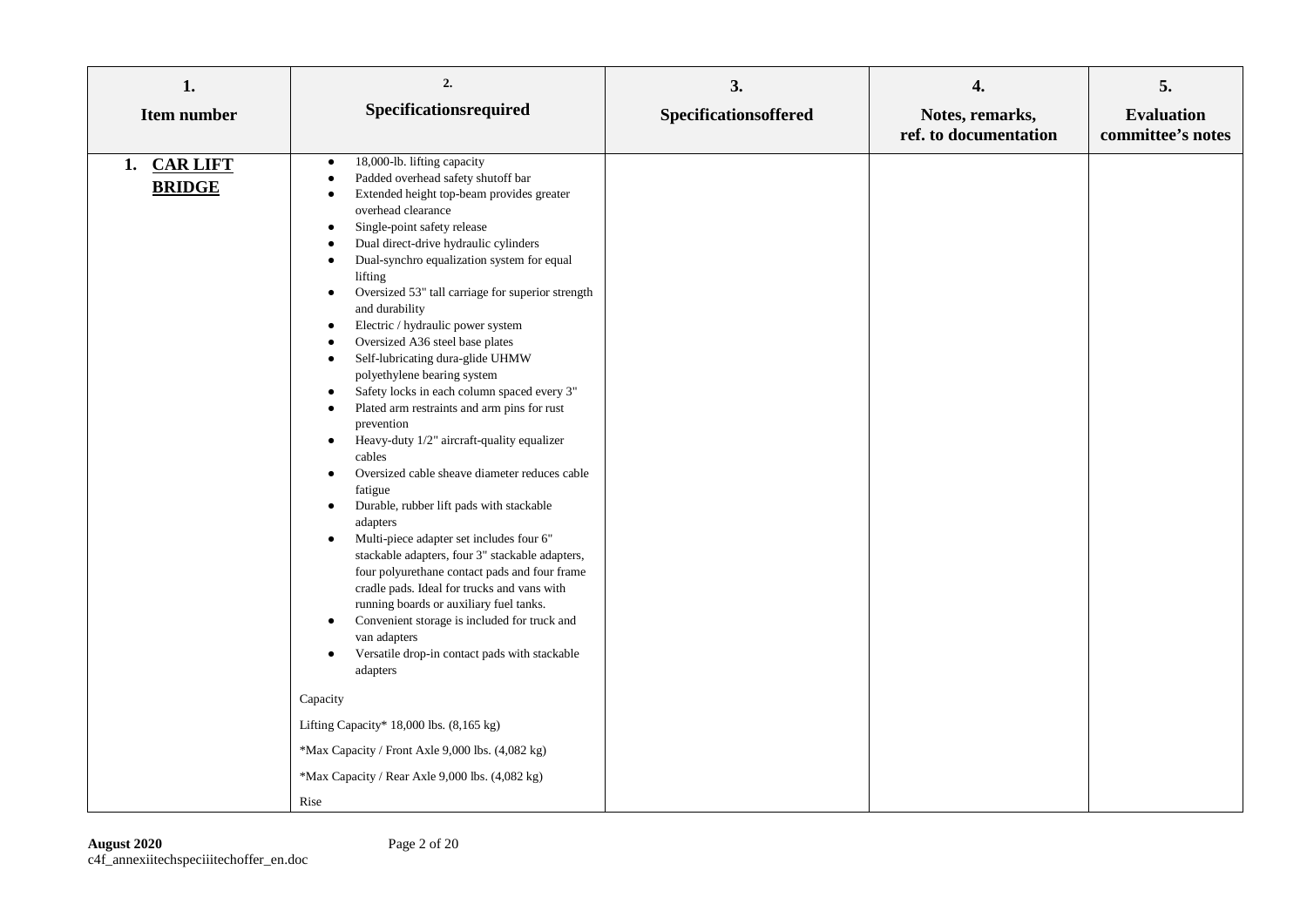|               | A - Rise: 69" (1,753 mm)                                        |  |  |
|---------------|-----------------------------------------------------------------|--|--|
|               | B - Rise + Pad Only: 74" (1,880 mm)                             |  |  |
|               | C - Rise + Pad + 63 mm Adapter: $80^{\circ}$ (2,032 mm)         |  |  |
|               | D - Min. Height + Pad: 5" (127 mm)                              |  |  |
|               | Time to Full Rise: 45 seconds                                   |  |  |
|               | <b>Outside Dimensions</b>                                       |  |  |
|               | E - Height Overall: 170" (4,318 mm)                             |  |  |
|               | F - Width Overall: 155" (3,937 mm)                              |  |  |
|               | G - Outside Columns: 144" (3,658 mm)                            |  |  |
|               | <b>Inside Dimensions</b>                                        |  |  |
|               | H - Inside Columns: 120" (3,048 mm)                             |  |  |
|               | I - Drive-Thru Clearance: 106" (2,692 mm)                       |  |  |
|               | J - Floor To Overhead Switch: 165" (4,191 mm)                   |  |  |
|               | Arms & Pads                                                     |  |  |
|               | K - Front Arm Reach: (MIN) 39" (991 mm)                         |  |  |
|               | K - Front Arm Reach: (MAX) 60" (1,524 mm)                       |  |  |
|               | L - Rear Arm Reach: (MIN) 39" (991 mm)                          |  |  |
|               | L - Rear Arm Reach: $(MAX)$ 60" $(1,524$ mm)                    |  |  |
|               | Max Load Per Arm 4,500 lbs. (2,041 kg)                          |  |  |
|               | Power Unit                                                      |  |  |
|               | 220 VAC / 60 Hz / 1 Ph<br>Motor:                                |  |  |
|               | 45 dB<br>Noise:                                                 |  |  |
|               | Shipping                                                        |  |  |
|               | Weight: 2,726-lbs. (1,236 kg)                                   |  |  |
|               | Dimensions:<br>175" x 29" x 34" (794 mm x 737 mm<br>$x 864$ mm) |  |  |
| 2. LUGGAGE    | PHYSICAL SPECIFICATIONS 1                                       |  |  |
| <b>SCANER</b> | <b>DIMENSIONS</b>                                               |  |  |
|               | L 3,643 mm (143.4 in)                                           |  |  |

L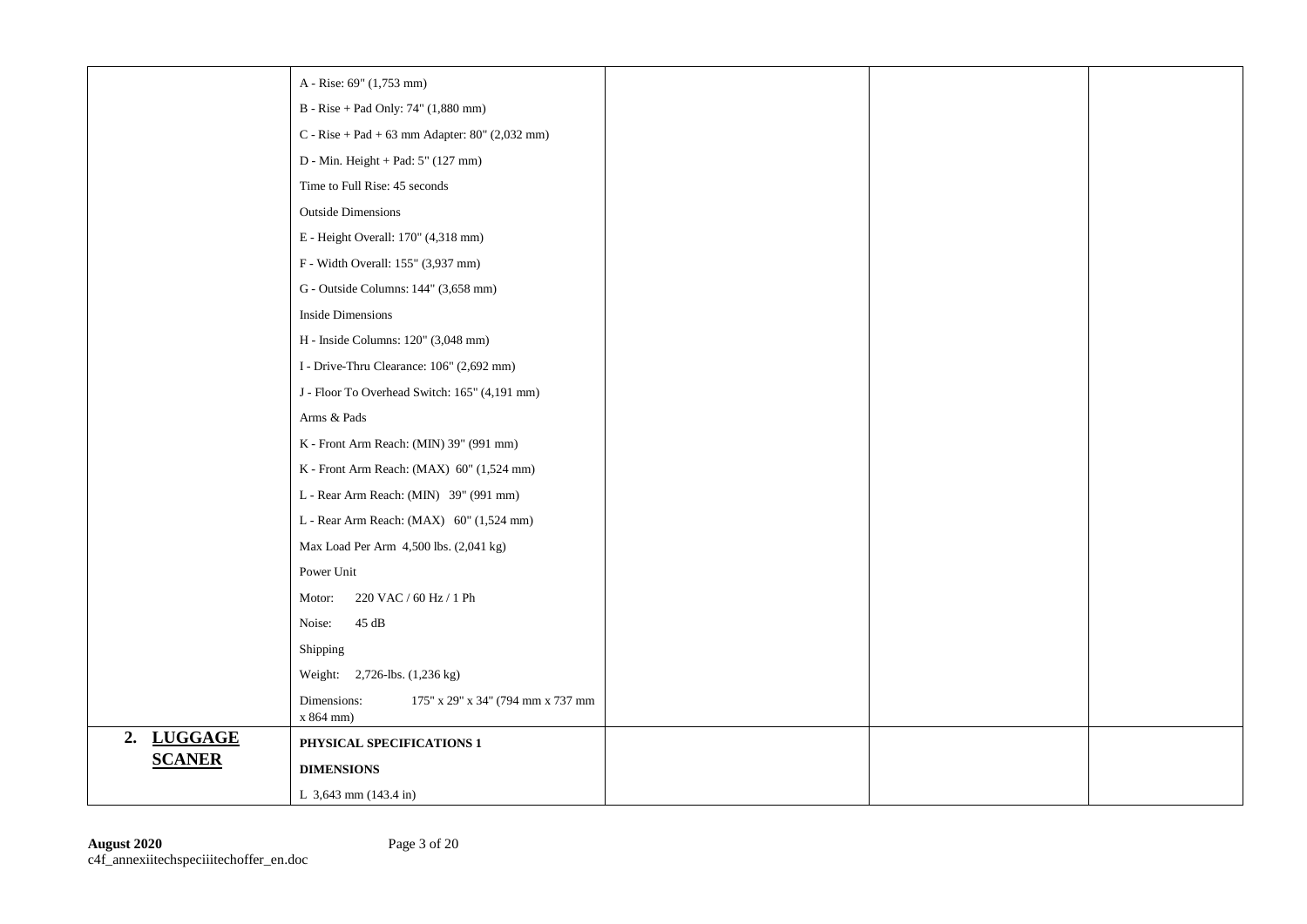| W 2,029 mm (79.9in)                                                 |  |  |
|---------------------------------------------------------------------|--|--|
| H 2,111 mm (83.1 in)                                                |  |  |
| TUNNEL SIZE                                                         |  |  |
| W 1,010 mm (39.8 in)                                                |  |  |
| H 1,010 mm (39.8 in)                                                |  |  |
| CONVEYOR HEIGHT 348 mm (13.7 in)<br>CONVEYOR LOAD1 200 Kg (441 lbs) |  |  |
| <b>GROSS WEIGHT</b> 2,105 Kg (4,640 lbs)                            |  |  |
| <b>WEIGHT (NET)</b> 1,657 Kg (3,653 lbs)                            |  |  |
| <b>ENVIRONMENT &amp; POWER</b>                                      |  |  |
| STORAGE TEMPERATURE -20°C to 50°C                                   |  |  |
| <b>OPERATING TEMPERATURE0°C</b> to 40°C                             |  |  |
| <b>RELATIVE HUMIDITY5</b> to 95% non-condensing                     |  |  |
| SYSTEM POWER 100/110/120/200/208                                    |  |  |
| /220/230/240 VAC ±10%                                               |  |  |
| X-RAY GENERATOR                                                     |  |  |
| ANODE VOLTAGE 160kV                                                 |  |  |
| ORIENTATION Diagonally, Downward & Horizontal                       |  |  |
| STANDARD SPEED PERFORMANCE                                          |  |  |
| 2 CONVEYOR SPEED 0.20 m/sec (39.4 ft/min)                           |  |  |
| POWER 1.3 kW                                                        |  |  |
| STEEL PENETRATION 38 mm typical, 37 mm standard                     |  |  |
| WIRE RESOLUTION 40 AWG typical, 38 AWG<br>standard                  |  |  |
| SPATIAL RESOLUTION 1.3 mm (0.05 in)                                 |  |  |
| Vertical / Horizontal                                               |  |  |
| HIGH SPEED PERFORMANCE                                              |  |  |
| 2 CONVEYOR SPEED 0.35 m/sec (68.9 ft/min)                           |  |  |
| POWER 1.3 kW                                                        |  |  |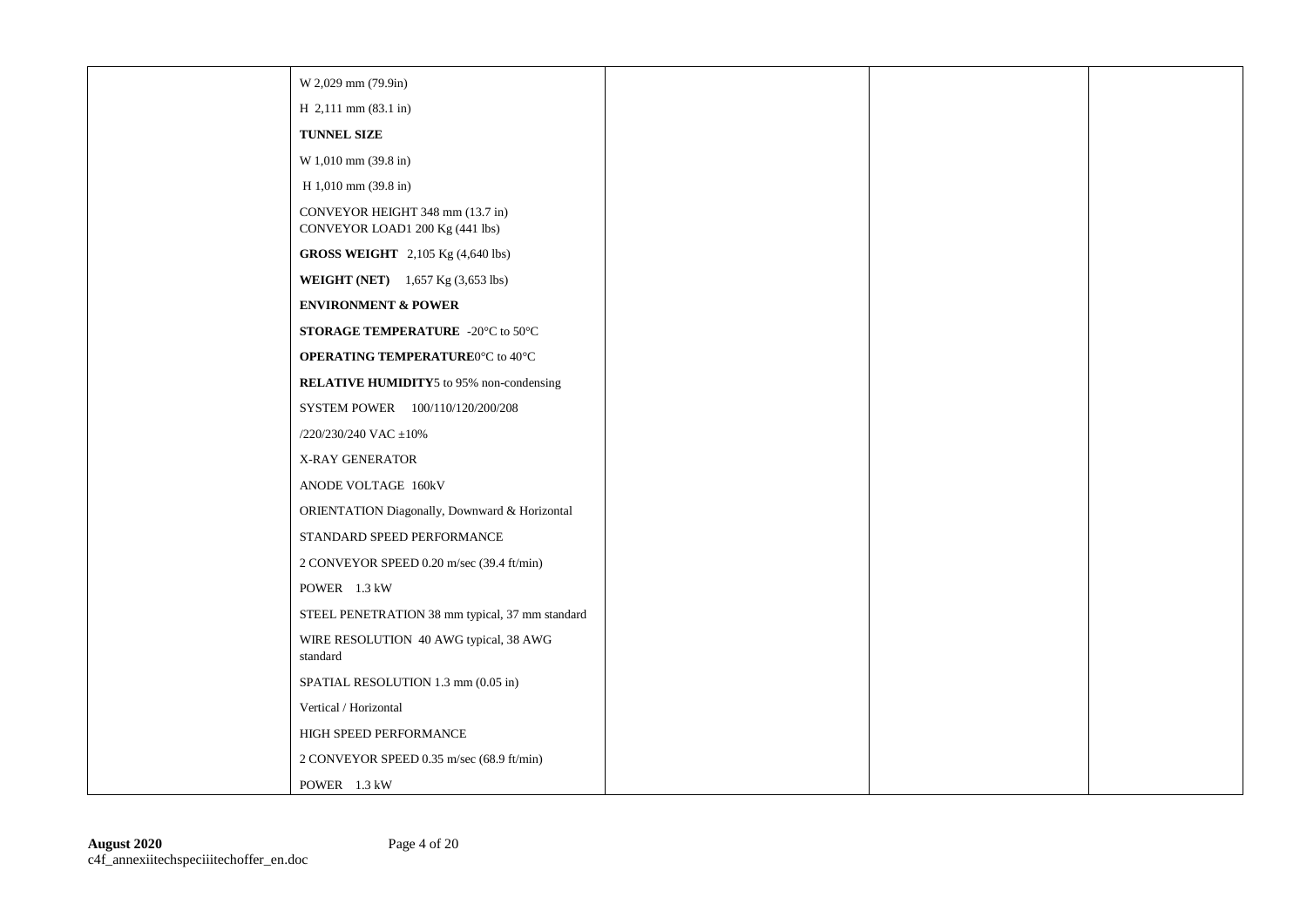|                 | STEEL PENETRATION 36 mm typical, 35 mm standard                                                  |  |  |
|-----------------|--------------------------------------------------------------------------------------------------|--|--|
|                 | WIRE RESOLUTION 40 AWG typical, 38 AWG<br>standard                                               |  |  |
|                 | SPATIAL RESOLUTION 1.3 mm (0.05 in)                                                              |  |  |
|                 | Vertical / Horizontal                                                                            |  |  |
|                 | HYPER SPEED PERFORMANCE                                                                          |  |  |
|                 | 2 CONVEYOR SPEED 0.5 m/sec (98.4 ft/min)                                                         |  |  |
|                 | POWER 1.3 kW                                                                                     |  |  |
|                 | STEEL PENETRATION 36 mm typical, 35 mm standard                                                  |  |  |
|                 | WIRE RESOLUTION 40 AWG typical,                                                                  |  |  |
|                 | 38 AWG standard                                                                                  |  |  |
|                 | SPATIAL RESOLUTION 1.3 mm (0.05 in)                                                              |  |  |
|                 | Vertical / Horizontal                                                                            |  |  |
|                 | KEY FEATURES AND OPTIONS                                                                         |  |  |
|                 | Explosive threats, narcotics & density alerts Spectrum 4                                         |  |  |
|                 | 17 Image processing functions                                                                    |  |  |
|                 | SINERGY low density enhancement                                                                  |  |  |
|                 | Dual Mode Z-effective CrystalClear <sup>TM</sup> , Automatic,<br><b>Enhanced Image Archiving</b> |  |  |
|                 | E.U. Approved Threat Image Projection Remote Status<br>Monitoring Remote Archive Review          |  |  |
|                 | Multi<br>- Sys<br>and Matrixing<br>13 Languages 64-bit Operating<br>System                       |  |  |
| 3. CAR SEARCH   | <b>Heavy Duty Inspection Probe Kit</b>                                                           |  |  |
| <b>TOOL KIT</b> | 3/16 x 15" SLIMLINE stainless steel probe                                                        |  |  |
|                 | 3/8 x 15" Heavy-duty stainless steel extension with sample<br>retrieving tip                     |  |  |
|                 | 3/8 x 15" Threaded stainless steel extension with integral<br>handle                             |  |  |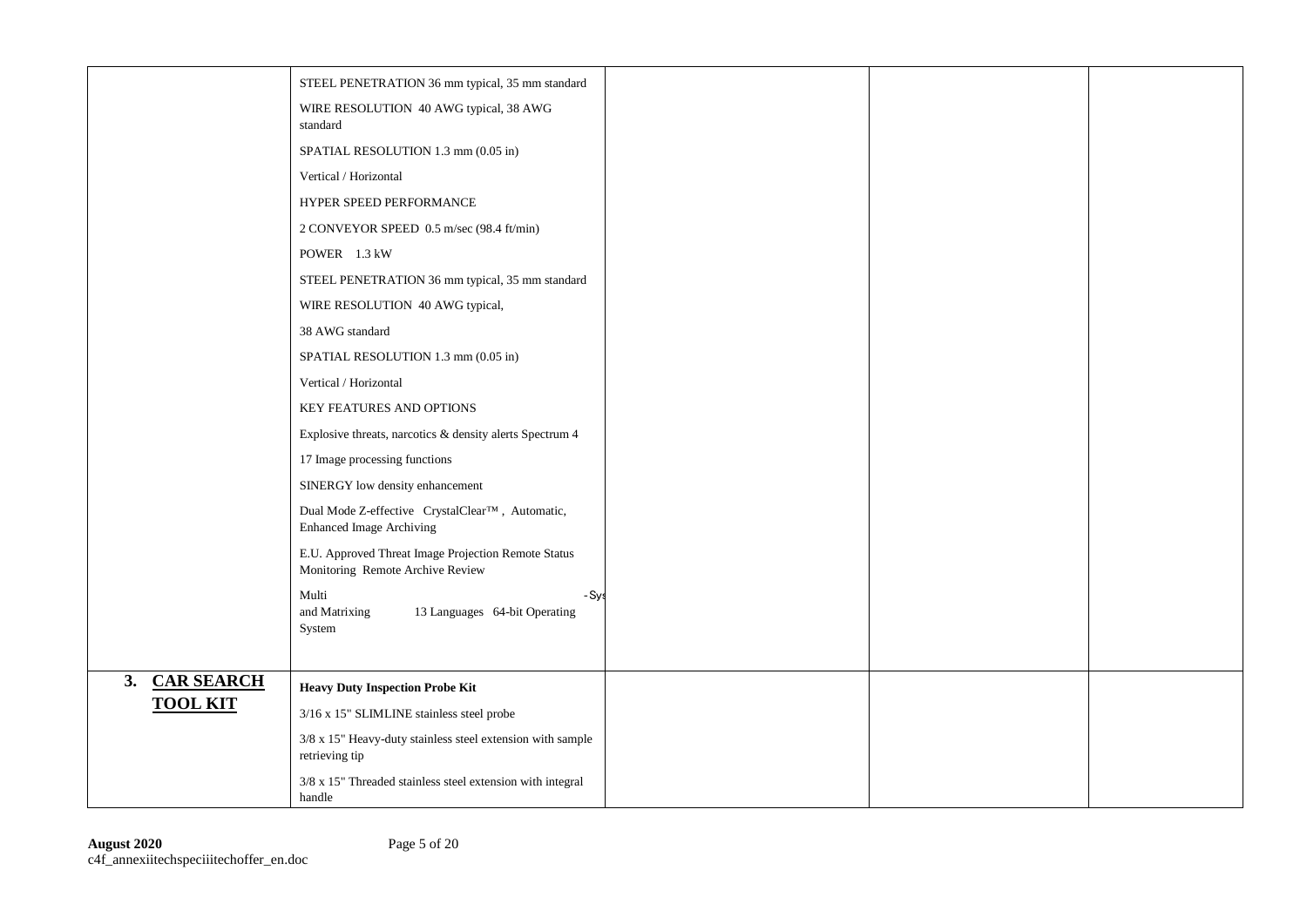| $3/8$ x $15$ " Threaded stainless steel extension section |  |  |
|-----------------------------------------------------------|--|--|
| Expandable from 29" to 57"                                |  |  |
|                                                           |  |  |
| CAR TOOL KIT<br>$\bullet$                                 |  |  |
| 24) $1/4$ in. Drive Sockets - 6 pt.                       |  |  |
| $(20)$ 1/4 in. Drive Deep Sockets - 6 pt.                 |  |  |
| $(25)$ 3/8 in. Drive Sockets – 6 pt.                      |  |  |
| $(9)$ 3/8 in. Drive Deep Sockets - 6 pt.                  |  |  |
| (1) 1/4 in. Drive Quick Release Pear Head Ratchet         |  |  |
| (1) 3/8 in. Drive Quick Release Pear Head Ratchet         |  |  |
| $(1)$ 3/8 in. Drive Spark Plug Socket 5/8 in. - 6 pt.     |  |  |
| (2) 11 pc. Bit Rails                                      |  |  |
| (1) $1/4$ in. Drive Extension - 3 in.                     |  |  |
| $(1)$ 3/8 in. Drive Extension – 3 in.                     |  |  |
| (2) 8 pc. Hex Keys - SAE & Metric                         |  |  |
| (1) 1/4 in. Drive Spinner Handle                          |  |  |
| (1) 1/4 in. Drive Bit Adapter                             |  |  |
| (1) Blow-Molded Case                                      |  |  |
| POCKET KNIFE<br>POWER DRILL KIT<br>$\bullet$              |  |  |
| BLUETOOTH COMPATIBILITY TRUE                              |  |  |
| BLUETOOTH CONNECTIVITY 100 FT                             |  |  |
| CHUCK SIZE $1/2$ " MAX RPM $0$ - $2000$ RPM               |  |  |
| POWER TOOL TYPE CORDLESS                                  |  |  |
| TOOL LENGTH $8.4\ \mathrm{IN}$                            |  |  |
| TOOL WEIGHT 3.5 LBS                                       |  |  |
| TOOL WIDTH 2.7 IN                                         |  |  |
| <b>INCLUDES</b>                                           |  |  |
|                                                           |  |  |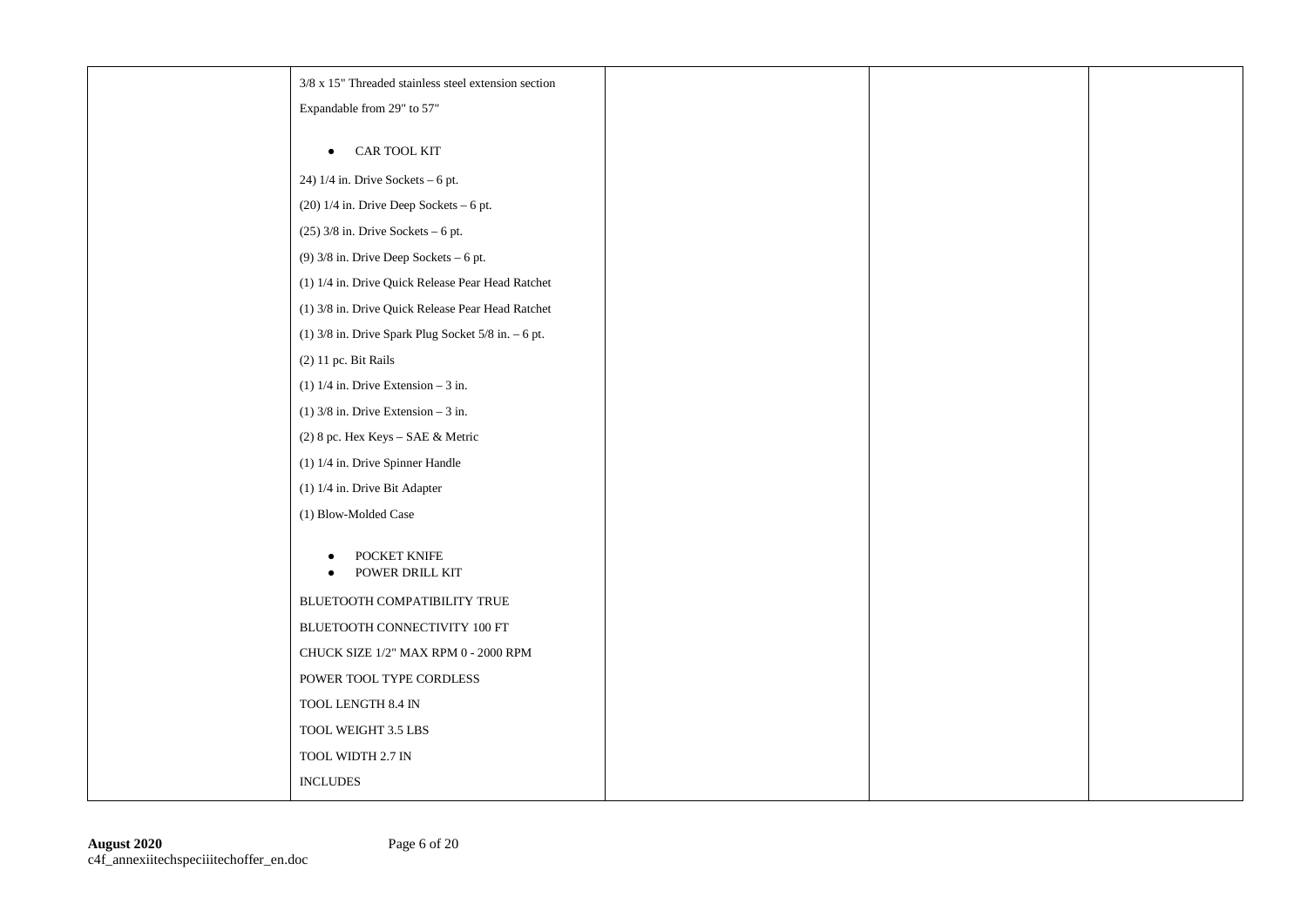|               | (1) 20V MAX* 1/2 in. Brushless Cordless Hammer<br>Drill/Driver with Integrated Bluetooth®(1)<br>DCB115 Charger(2) DCB205BT Batteries(1)<br>360-degree side handle(1) Kit Box(2) 20V<br>MAX* Lithium Ion 5.0Ah Batteries with Tool<br>$Connect^{TM}$<br>(2) 20V MAX* Lithium Ion 5.0Ah Batteries with<br><b>Tool Connect</b> |  |  |
|---------------|-----------------------------------------------------------------------------------------------------------------------------------------------------------------------------------------------------------------------------------------------------------------------------------------------------------------------------|--|--|
| 4.PASSPORT    | <b>OPTICAL SPECIFICATIONS</b>                                                                                                                                                                                                                                                                                               |  |  |
| <b>READER</b> | IMAGE SENSOR 3 Megapixel                                                                                                                                                                                                                                                                                                    |  |  |
|               | <b>IMAGE RESOLUTION 400 PPI</b>                                                                                                                                                                                                                                                                                             |  |  |
|               | FACE IMAGE RESOLUTION 700 PPI (available in<br>type P devices)                                                                                                                                                                                                                                                              |  |  |
|               | IMAGE COLOR DEPTH 24 bits/pixels [RGB,<br>8bits/pixels (infra image)]                                                                                                                                                                                                                                                       |  |  |
|               | <b>HARDWARE UNITS</b>                                                                                                                                                                                                                                                                                                       |  |  |
|               | INTERNAL MEMORY Storing factory calibration                                                                                                                                                                                                                                                                                 |  |  |
|               | FIRMWARE UPGRADE<br>Automatic                                                                                                                                                                                                                                                                                               |  |  |
|               | BUILT IN DSP DATA PROCESSING UNIT                                                                                                                                                                                                                                                                                           |  |  |
|               | MECHANICAL DATA                                                                                                                                                                                                                                                                                                             |  |  |
|               | SIZE WITH COVER 213 x 173 x 179 mm (8.39" x 6.81"<br>x 7.08")                                                                                                                                                                                                                                                               |  |  |
|               | <b>WINDOW SIZE</b><br>130 mm x 98 mm (5.12" x 3.86")                                                                                                                                                                                                                                                                        |  |  |
|               | CASE<br>ABS plastic on metal base                                                                                                                                                                                                                                                                                           |  |  |
|               | WINDOW GLASS 4mm tempered glass                                                                                                                                                                                                                                                                                             |  |  |
|               | OPERATING TEMPERATURE +5 °C to +45 °C (41 °F to<br>$113 \text{ }^{\circ}F$ )                                                                                                                                                                                                                                                |  |  |
|               | OPERATING HUMIDITY<br>0-95% (non-condensing)                                                                                                                                                                                                                                                                                |  |  |
|               | WEIGHT 2.2kg - 2.4kg (4.85-5.29lb) depending on the<br>model                                                                                                                                                                                                                                                                |  |  |
|               | NO MOVING PARTS                                                                                                                                                                                                                                                                                                             |  |  |
|               | KENSINGTON SECURITY SLOT                                                                                                                                                                                                                                                                                                    |  |  |
|               | <b>OTHER SPECIFICATIONS</b>                                                                                                                                                                                                                                                                                                 |  |  |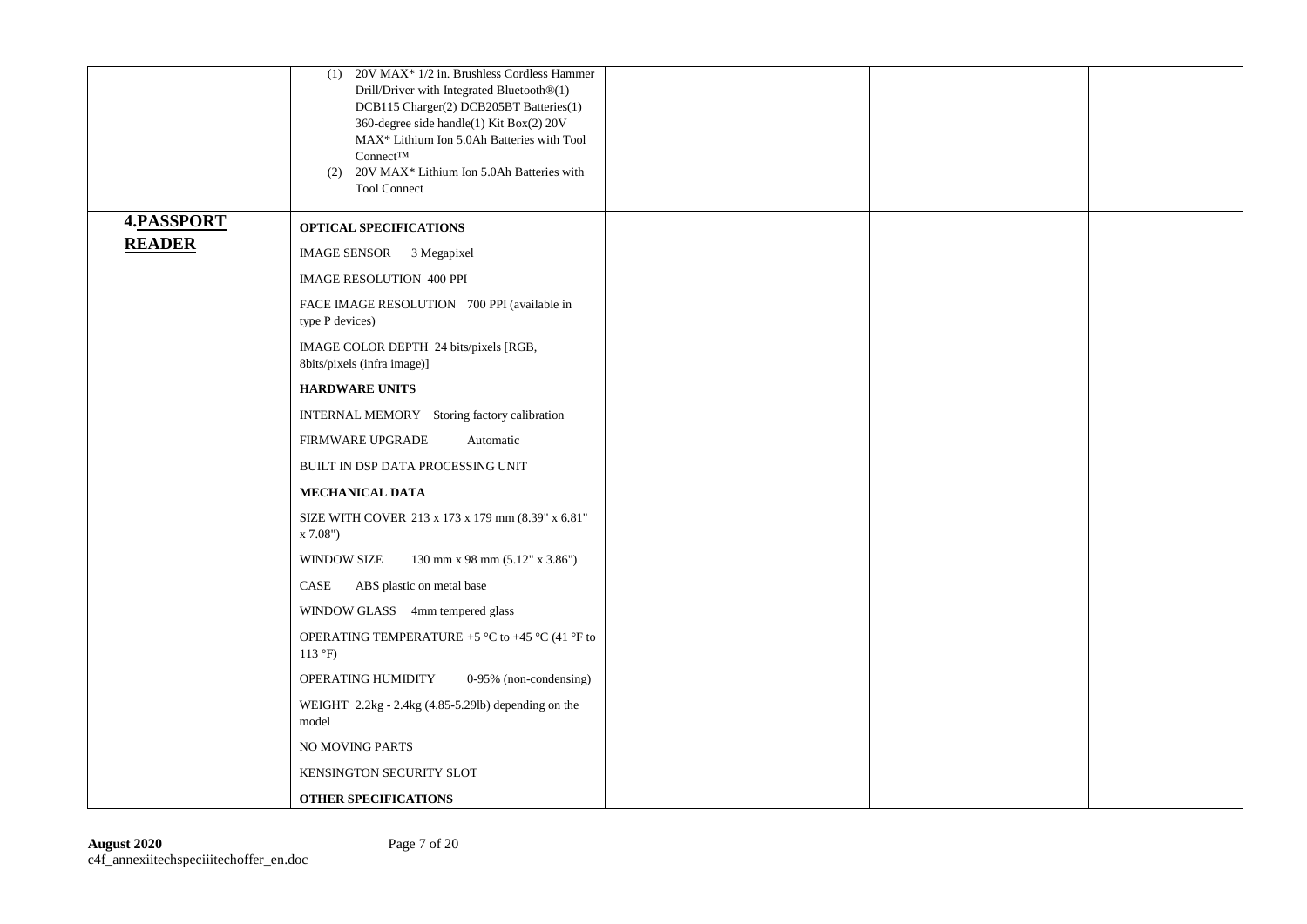| COMPLIANCES<br>CE, FCC, RoHS, IEC62471                                      |  |  |
|-----------------------------------------------------------------------------|--|--|
| <b>INTERFACE</b><br><b>USB 2.0</b>                                          |  |  |
| 3PCS FREE USB PORTS<br>Available in type U<br>devices                       |  |  |
| NUMBER OF STATUS LEDS 3 programmable                                        |  |  |
| POWER External power supply included (100-240V AC,<br>$50/60$ Hz)           |  |  |
|                                                                             |  |  |
| <b>RFID MODULE</b>                                                          |  |  |
| SINGLE STEP READING                                                         |  |  |
| <b>DUAL RFID ANTENNA</b>                                                    |  |  |
| RFID CHIP IS DETECTED IN ANY POSITION WITHIN<br>THE PASSPORT                |  |  |
| SUPPORT ALL ISO14443 A/B CHIP TYPES                                         |  |  |
| ACTIVE/PASSIVE AUTHENTICATION, BAC, EAC                                     |  |  |
| RFID DATA IS READ WITH THE HIGHEST POSSIBLE<br>SPEED SUPPORTED BY THE CHIP  |  |  |
|                                                                             |  |  |
| <b>SMART CARD MODULE</b>                                                    |  |  |
| SUPPORT ISO 7816 & EMV2 2000 LEVEL 1<br><b>STANDARDS</b>                    |  |  |
|                                                                             |  |  |
| ADVANCED DOCUMENT AUTHENTICATION<br><b>MODULE (ADAM)</b>                    |  |  |
| MRZ CHECKSUM VALIDATION                                                     |  |  |
| MRZ VS. VIZ COMPARING Optional                                              |  |  |
| PRINTED MRZ COMPARING TO MRZ STORED IN<br><b>RFID CHIP</b>                  |  |  |
| PRINTED FACE PHOTO COMPARING TO PHOTO<br>STORED IN RFID CHIP -DG2- Optional |  |  |
| <b>EXPIRY DATE CHECK</b>                                                    |  |  |
|                                                                             |  |  |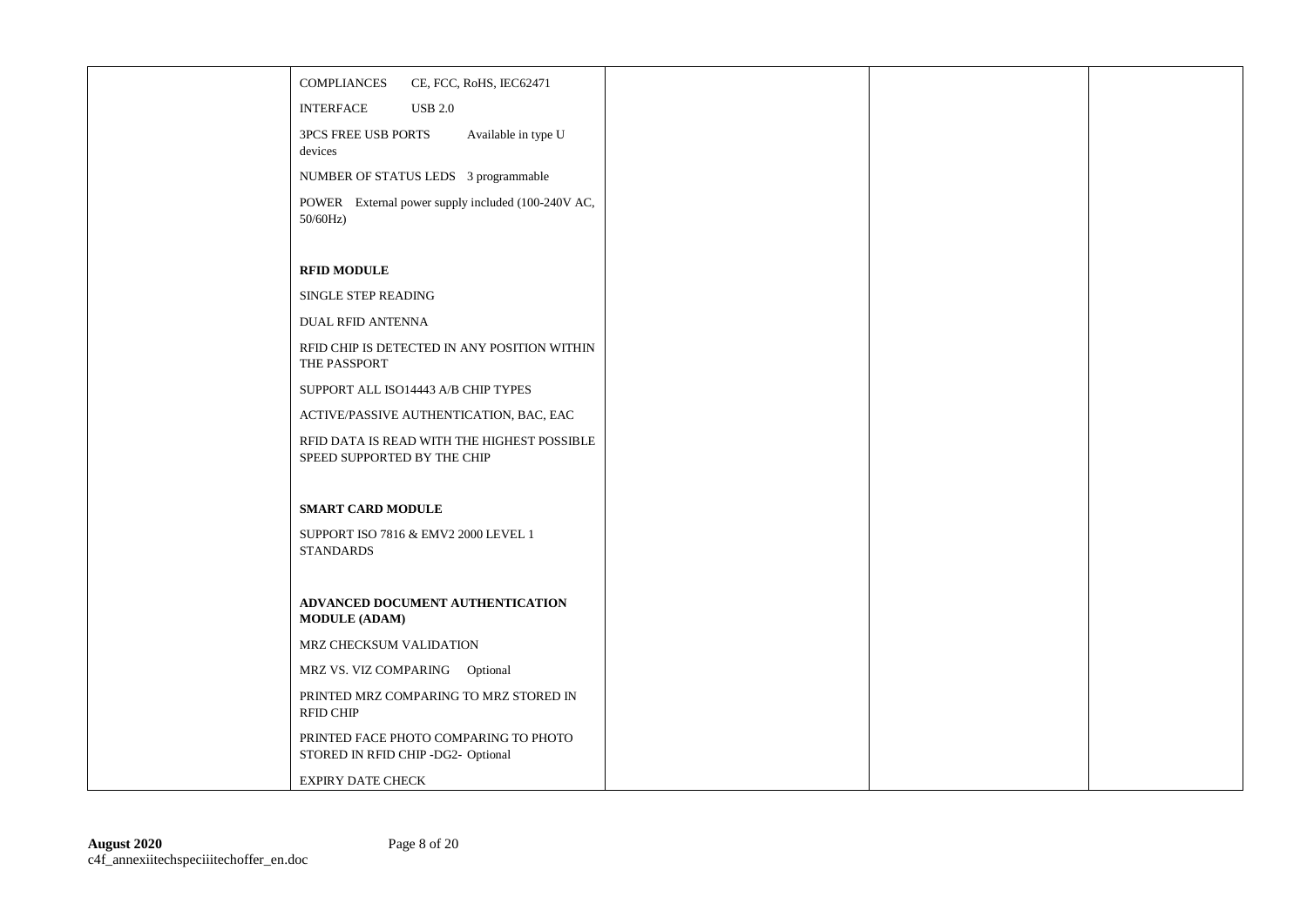| <b>B900 INK CHECK</b>                                                                 |  |  |
|---------------------------------------------------------------------------------------|--|--|
| UV DULL PAPER CHECK<br>(in case of                                                    |  |  |
| devices with UV light)                                                                |  |  |
| AUTOMATIC PATTERN MATCHING UNDER<br>NORMAL, UV, IR LIGHT<br>Optional, ask for details |  |  |
| AUTHENTICATION METHODS WITH PHOTO<br><b>CAMERA (TYPE P DEVICES)</b>                   |  |  |
| PHOTO SUBSTITUTION CHECK<br>Manual                                                    |  |  |
| <b>JURA IPI DECODING</b><br>Optional                                                  |  |  |
| GSSC VIPHOTO™ DECODING<br>Optional                                                    |  |  |
| BACKGROUND PRINTING CHECK<br>Manual                                                   |  |  |
| MICROPRINTING CHECK<br>Manual                                                         |  |  |
| SOFTWARE DEVELOPMENT KIT (SDK)                                                        |  |  |
| SUPPORTED OS Windows 7 (32/64bit)                                                     |  |  |
| Windows Vista (32/64bit)                                                              |  |  |
| Windows XP (32/64bit)                                                                 |  |  |
| Windows Server 2003 (32/64bit)                                                        |  |  |
| Windows Server 2008 R2 (32/64bit)                                                     |  |  |
| Linux (optional, ask for details)                                                     |  |  |
| PROGRAMING LANGUAGES                                                                  |  |  |
| $C/C++$                                                                               |  |  |
| $\mathrm{C}\#$                                                                        |  |  |
| Visual Basic 6.0                                                                      |  |  |
| Delphi                                                                                |  |  |
| <b>VB.NET</b>                                                                         |  |  |
| Java                                                                                  |  |  |
| MRZ OCR READING ICAO 9303                                                             |  |  |
| VIZ OCR READING Zones defineable by user                                              |  |  |
| PDF 417<br>2D BARCODE READING                                                         |  |  |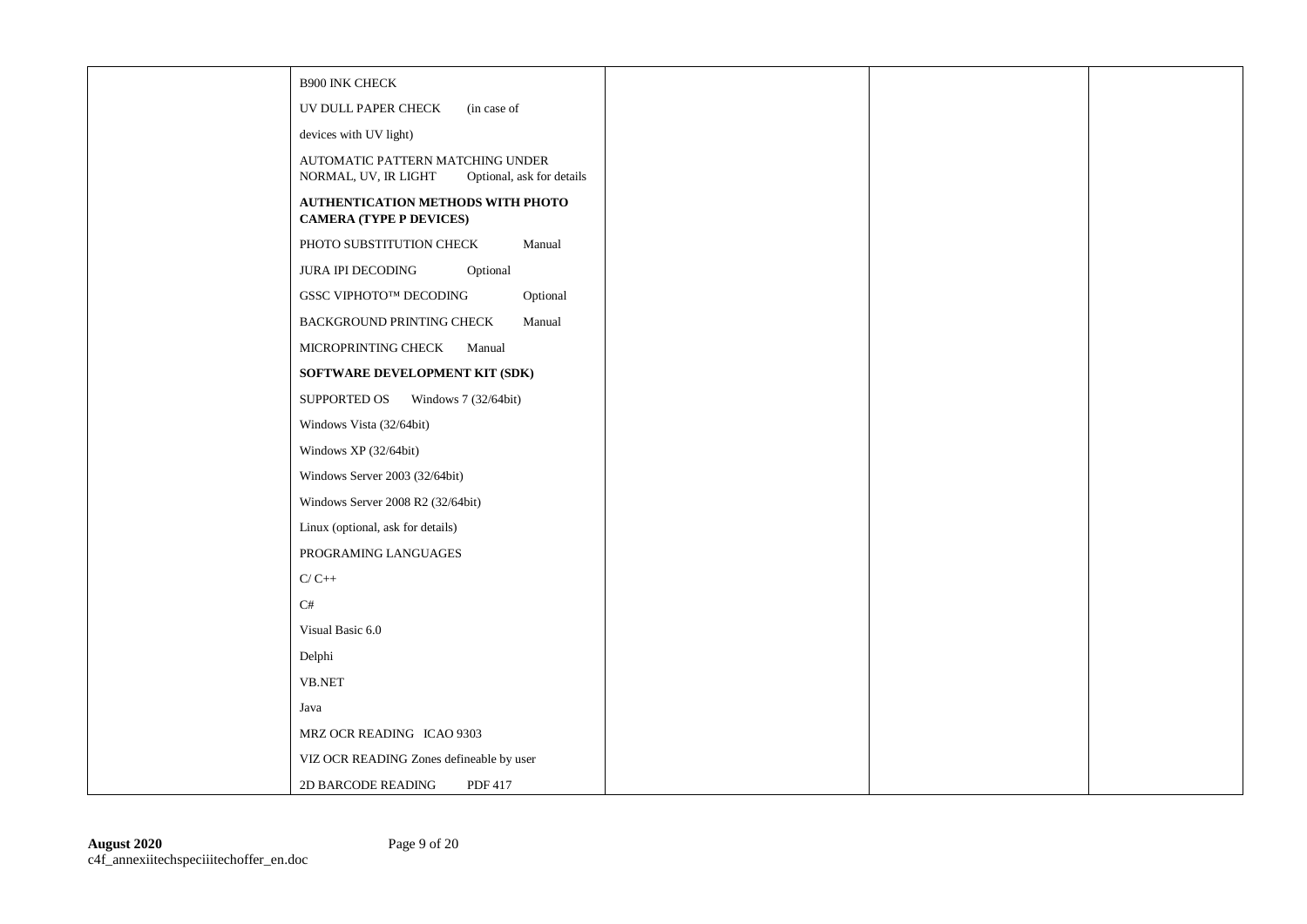|                    | Data Matrix                                                                                                                                                                                                                                                                                                                                                                                                       |  |  |
|--------------------|-------------------------------------------------------------------------------------------------------------------------------------------------------------------------------------------------------------------------------------------------------------------------------------------------------------------------------------------------------------------------------------------------------------------|--|--|
|                    | QR Code                                                                                                                                                                                                                                                                                                                                                                                                           |  |  |
|                    |                                                                                                                                                                                                                                                                                                                                                                                                                   |  |  |
|                    | Aztec Code                                                                                                                                                                                                                                                                                                                                                                                                        |  |  |
|                    | <b>1D BARCODE READING</b><br>UPC-A, EAN8, EAN13,<br>Code39, Code128.                                                                                                                                                                                                                                                                                                                                              |  |  |
|                    | Interleaved 2 of 5                                                                                                                                                                                                                                                                                                                                                                                                |  |  |
|                    | <b>IMAGE FORMAT</b>                                                                                                                                                                                                                                                                                                                                                                                               |  |  |
|                    | <b>BMP</b>                                                                                                                                                                                                                                                                                                                                                                                                        |  |  |
|                    | <b>JPG</b>                                                                                                                                                                                                                                                                                                                                                                                                        |  |  |
|                    | <b>JPG2000</b>                                                                                                                                                                                                                                                                                                                                                                                                    |  |  |
|                    | <b>PNG</b>                                                                                                                                                                                                                                                                                                                                                                                                        |  |  |
|                    | EXTENDED HIGH COLOUR FIDELITY<br>(XCF)Automatic colour calibration                                                                                                                                                                                                                                                                                                                                                |  |  |
|                    | Outstading delta E value (ref. Q-60R2 Kodak Target)                                                                                                                                                                                                                                                                                                                                                               |  |  |
| 5.DOCUMENT         | <b>MAGNIFICATION</b>                                                                                                                                                                                                                                                                                                                                                                                              |  |  |
| <b>SEARCH TOOL</b> | Magnifier                                                                                                                                                                                                                                                                                                                                                                                                         |  |  |
|                    | An integral 75mm circular magnifier with 3X<br>magnification and with a local area of 6X magnification.<br>The magnifier is attached to the Checkpoint- DC with a<br>chain so that it may be used anywhere inside or outside the<br>examination area. This allows maximum flexibility not<br>provided by a fixed position magnifier; when not in use the<br>magnifier is stored on the side of the Checkpoint-DC. |  |  |
|                    | Loupe                                                                                                                                                                                                                                                                                                                                                                                                             |  |  |
|                    | A 10X stand loupe with a removable reticule for the<br>checking of fine print and microprinting; the loupe is<br>stored in a clip on the rear of the Checkpoint-DC when not<br>in use or for transport.                                                                                                                                                                                                           |  |  |
|                    | <b>LIGHT SOURCES</b>                                                                                                                                                                                                                                                                                                                                                                                              |  |  |
|                    | Overhead incident white                                                                                                                                                                                                                                                                                                                                                                                           |  |  |
|                    | Two 10 watt quartz halogen for the visual examination of<br>print quality and for checking for evidence of tampering.                                                                                                                                                                                                                                                                                             |  |  |
|                    | Overhead incident Ultraviolet                                                                                                                                                                                                                                                                                                                                                                                     |  |  |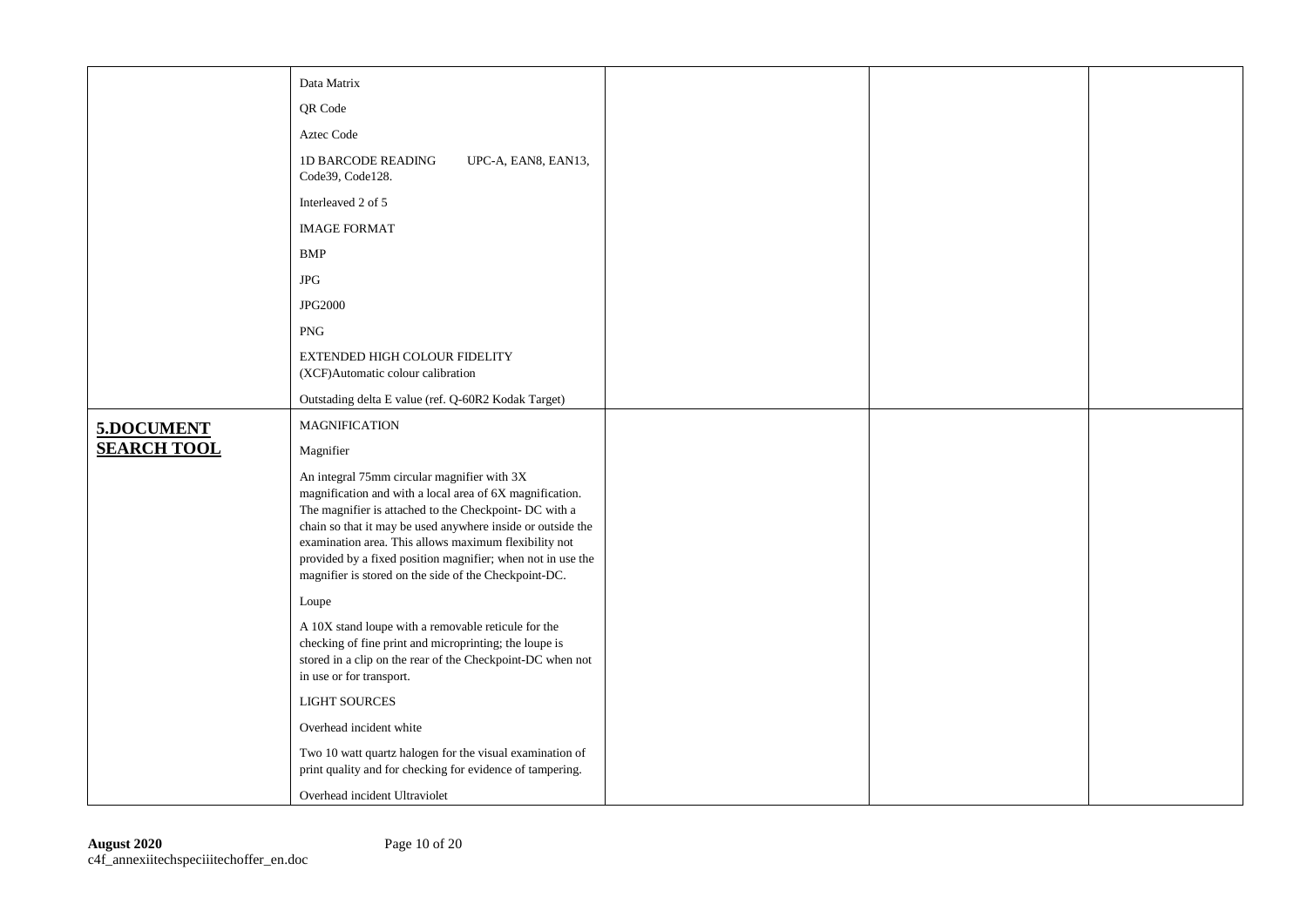| Three wavelengths of ultraviolet illumination for the<br>highlighting of security safeguards or for exposing<br>alteration and staining.                                                                                        |  |  |
|---------------------------------------------------------------------------------------------------------------------------------------------------------------------------------------------------------------------------------|--|--|
| 365nm longwave Ultraviolet                                                                                                                                                                                                      |  |  |
| 4 x 6 watt black light blue lamps (total lamp power 24<br>watts)                                                                                                                                                                |  |  |
| 313nm midwave Ultraviolet                                                                                                                                                                                                       |  |  |
| A single compact 9 watt lamp with a narrow emission band<br>at 313nm                                                                                                                                                            |  |  |
| 254nm shortwave Ultraviolet                                                                                                                                                                                                     |  |  |
| A single compact 9 watt lamp                                                                                                                                                                                                    |  |  |
| The 313nm and 254nm lamps are housed behind a special<br>filter which blocks any visible lights from the lamps which<br>might interfere with the highlighting of fluorescent security<br>safeguards.                            |  |  |
| Transmission                                                                                                                                                                                                                    |  |  |
| Three light source housed behind a transmission window in<br>the examination area which are used to verify transmission<br>security safeguards such as threads, watermarks, perfect<br>resolution printing and embedded fibres. |  |  |
| Diffuse white                                                                                                                                                                                                                   |  |  |
| Two 11 watt compact lamps giving even illumination of<br>the complete examination area, principally used for the<br>checking of watermarks.                                                                                     |  |  |
| Spot white                                                                                                                                                                                                                      |  |  |
| A single 20 watt halogen lamp giving an intense beam for<br>the examination of obliterations and suspected photo<br>substitution.                                                                                               |  |  |
| Longwave Ultraviolet                                                                                                                                                                                                            |  |  |
| Two 6 watt 365nm black light blue lamps for the<br>highlighting of paper and printed security safeguards from<br>the rear.                                                                                                      |  |  |
| Oblique                                                                                                                                                                                                                         |  |  |
| A 20 watt halogen lamp mounted at the rear of the<br>examination area provides glancing illumination over the                                                                                                                   |  |  |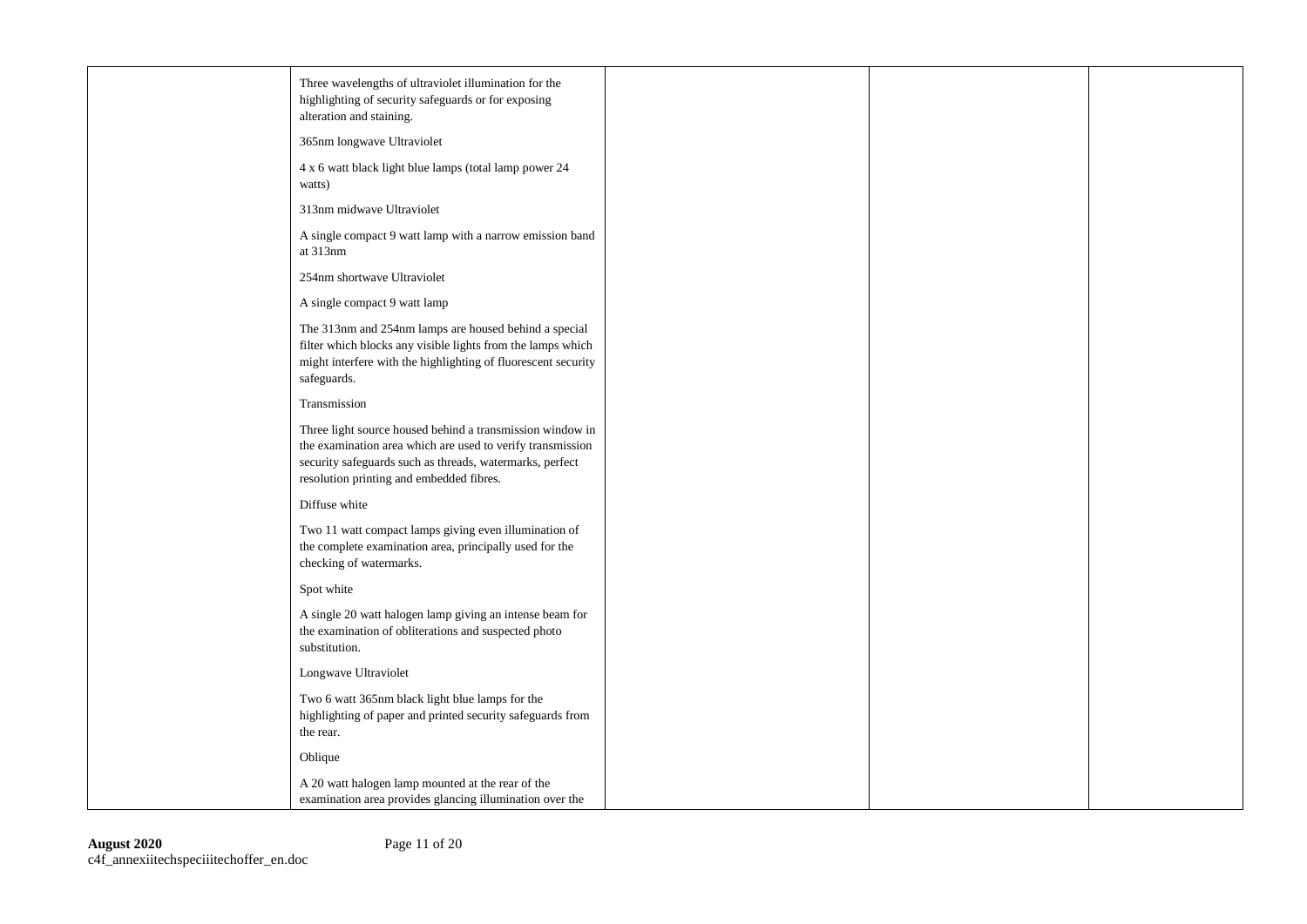| working area for the examination of erasures, dry stamps<br>and indented writing.                                                                                                                                                                                                                                                                                                                                                                                                                   |  |  |
|-----------------------------------------------------------------------------------------------------------------------------------------------------------------------------------------------------------------------------------------------------------------------------------------------------------------------------------------------------------------------------------------------------------------------------------------------------------------------------------------------------|--|--|
| Coaxial                                                                                                                                                                                                                                                                                                                                                                                                                                                                                             |  |  |
| A 20 watt halogen lamp to reveal retroreflective security<br>safeguards in laminates. A narrow beam of light is<br>reflected off the front window of Checkpoint-DC to<br>produce a beam onto the document which is coaxial with<br>the operator's eyes and so hidden images may be seen.                                                                                                                                                                                                            |  |  |
| <b>Intensity Adjustment</b>                                                                                                                                                                                                                                                                                                                                                                                                                                                                         |  |  |
| The overhead incident light, oblique and coaxial lamps<br>may be adjusted in brightness with a simple push button<br>control.                                                                                                                                                                                                                                                                                                                                                                       |  |  |
| Lamp Switching                                                                                                                                                                                                                                                                                                                                                                                                                                                                                      |  |  |
| All the lamps are controlled from a single navigation<br>switch assembly; a lamp is selected by pressing the up or<br>down buttons and then pressing the OK button; the selected<br>lamp may be switched off by either pressing the OK button<br>again or selecting another lamp. The left/right buttons of<br>the navigation switch adjust the brightness of the overhead<br>incident light, oblique and coaxial lamps.                                                                            |  |  |
| <b>POWER</b>                                                                                                                                                                                                                                                                                                                                                                                                                                                                                        |  |  |
| A switched mode external power supply with mains cable<br>is supplied with each system. Specification: Power input<br>100 to 240 volts ac at 1.8 amps, power output 12 volts dc at<br>5 amps. Dimensions 110 x 60 x 35 mm, weight 550 grams<br>with cable. The cable is supplied to suit local power<br>outlets. Alternatively any 12 volt dc power supply capable<br>of sourcing 5 amps may be used, and with suitable<br>connecting cables the Checkpoint-DC may be run from a<br>vehicle supply. |  |  |
| MECHANICAL                                                                                                                                                                                                                                                                                                                                                                                                                                                                                          |  |  |
| Footprint: 358mm (width) x 328mm (depth)                                                                                                                                                                                                                                                                                                                                                                                                                                                            |  |  |
| Height: 300mm including handle                                                                                                                                                                                                                                                                                                                                                                                                                                                                      |  |  |
| Weight: 6kg                                                                                                                                                                                                                                                                                                                                                                                                                                                                                         |  |  |
| Examination area: 300mm (width) x 230mm (depth) - A4<br>size                                                                                                                                                                                                                                                                                                                                                                                                                                        |  |  |
| DOCUMENT HOLDING                                                                                                                                                                                                                                                                                                                                                                                                                                                                                    |  |  |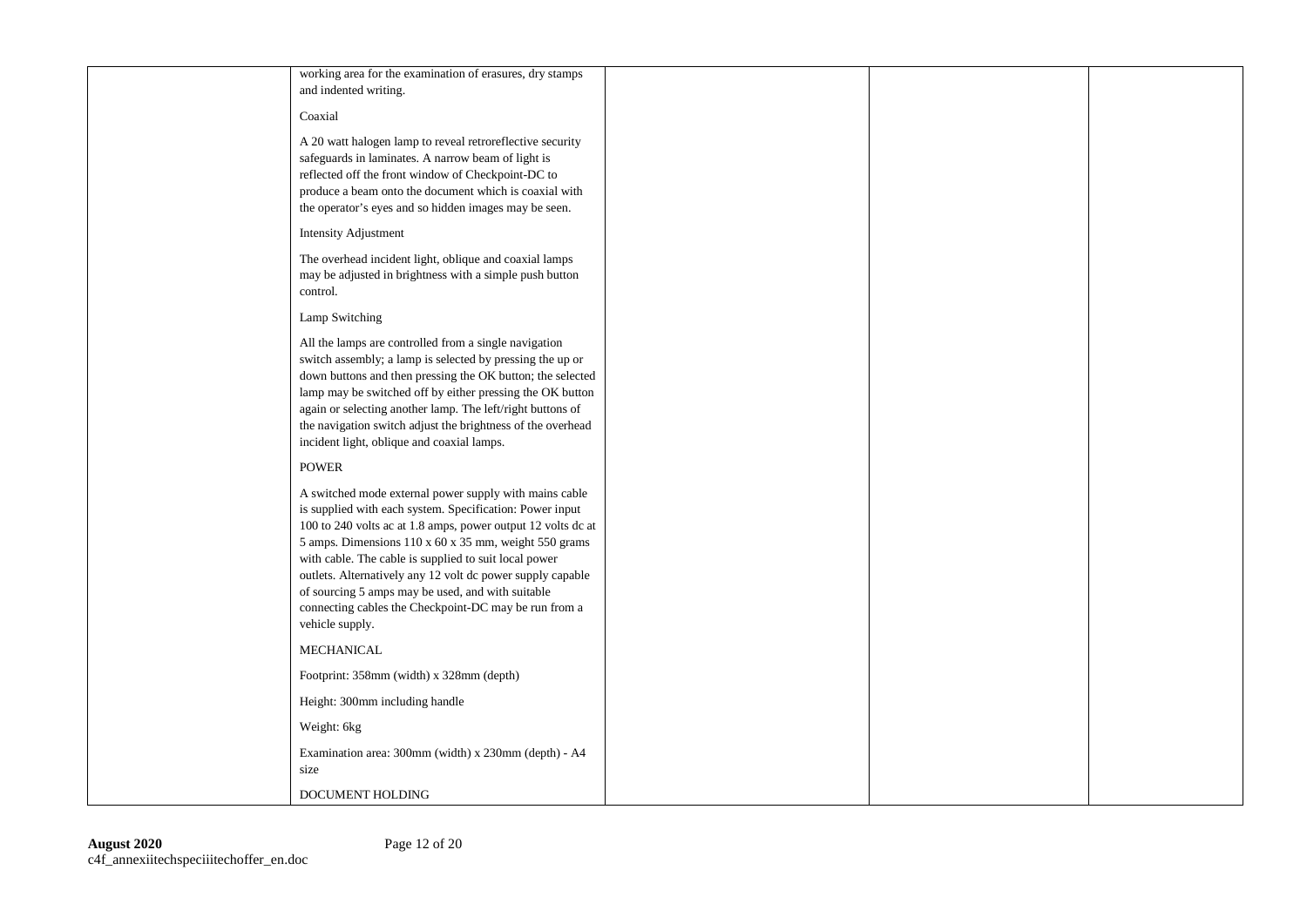|                     | The Checkpoint-DC has a unique document holding<br>feature which allows hands-free document examination.<br>Two pairs of embedded magnets behind the transmission<br>window are used with two flexible steel strips to hold<br>documents firmly in place whilst being checked,<br>particularly useful when examining open passport pages.<br><b>SAFETY</b><br>A system of UV blocking windows ensures that the amount<br>of ultraviolet radiation reaching the operator is minimised.<br>In addition, the Checkpoint-DC has detectors that switch<br>off the 254nm and 313nm UV lamps when the operator's<br>hands enter the examination area. |  |  |
|---------------------|------------------------------------------------------------------------------------------------------------------------------------------------------------------------------------------------------------------------------------------------------------------------------------------------------------------------------------------------------------------------------------------------------------------------------------------------------------------------------------------------------------------------------------------------------------------------------------------------------------------------------------------------|--|--|
| <b>6.BINOCULARS</b> | <b>Specifications</b>                                                                                                                                                                                                                                                                                                                                                                                                                                                                                                                                                                                                                          |  |  |
|                     | Magnification                                                                                                                                                                                                                                                                                                                                                                                                                                                                                                                                                                                                                                  |  |  |
|                     | 12                                                                                                                                                                                                                                                                                                                                                                                                                                                                                                                                                                                                                                             |  |  |
|                     | Objective diameter (mm)                                                                                                                                                                                                                                                                                                                                                                                                                                                                                                                                                                                                                        |  |  |
|                     | 40                                                                                                                                                                                                                                                                                                                                                                                                                                                                                                                                                                                                                                             |  |  |
|                     | Field of view (°)                                                                                                                                                                                                                                                                                                                                                                                                                                                                                                                                                                                                                              |  |  |
|                     | 4.7                                                                                                                                                                                                                                                                                                                                                                                                                                                                                                                                                                                                                                            |  |  |
|                     | Apparent field of view (°) *1                                                                                                                                                                                                                                                                                                                                                                                                                                                                                                                                                                                                                  |  |  |
|                     | 52.4                                                                                                                                                                                                                                                                                                                                                                                                                                                                                                                                                                                                                                           |  |  |
|                     | Field of view at 1000m (m)                                                                                                                                                                                                                                                                                                                                                                                                                                                                                                                                                                                                                     |  |  |
|                     | 82                                                                                                                                                                                                                                                                                                                                                                                                                                                                                                                                                                                                                                             |  |  |
|                     | Exit pupil                                                                                                                                                                                                                                                                                                                                                                                                                                                                                                                                                                                                                                     |  |  |
|                     | 3.3                                                                                                                                                                                                                                                                                                                                                                                                                                                                                                                                                                                                                                            |  |  |
|                     | <b>Twilight factor</b>                                                                                                                                                                                                                                                                                                                                                                                                                                                                                                                                                                                                                         |  |  |
|                     | 11.1                                                                                                                                                                                                                                                                                                                                                                                                                                                                                                                                                                                                                                           |  |  |
|                     | Eye relief (mm)                                                                                                                                                                                                                                                                                                                                                                                                                                                                                                                                                                                                                                |  |  |
|                     | 17                                                                                                                                                                                                                                                                                                                                                                                                                                                                                                                                                                                                                                             |  |  |
|                     | Minimum Focus Distance (m) *2                                                                                                                                                                                                                                                                                                                                                                                                                                                                                                                                                                                                                  |  |  |
|                     | Height (mm)                                                                                                                                                                                                                                                                                                                                                                                                                                                                                                                                                                                                                                    |  |  |
|                     | 210                                                                                                                                                                                                                                                                                                                                                                                                                                                                                                                                                                                                                                            |  |  |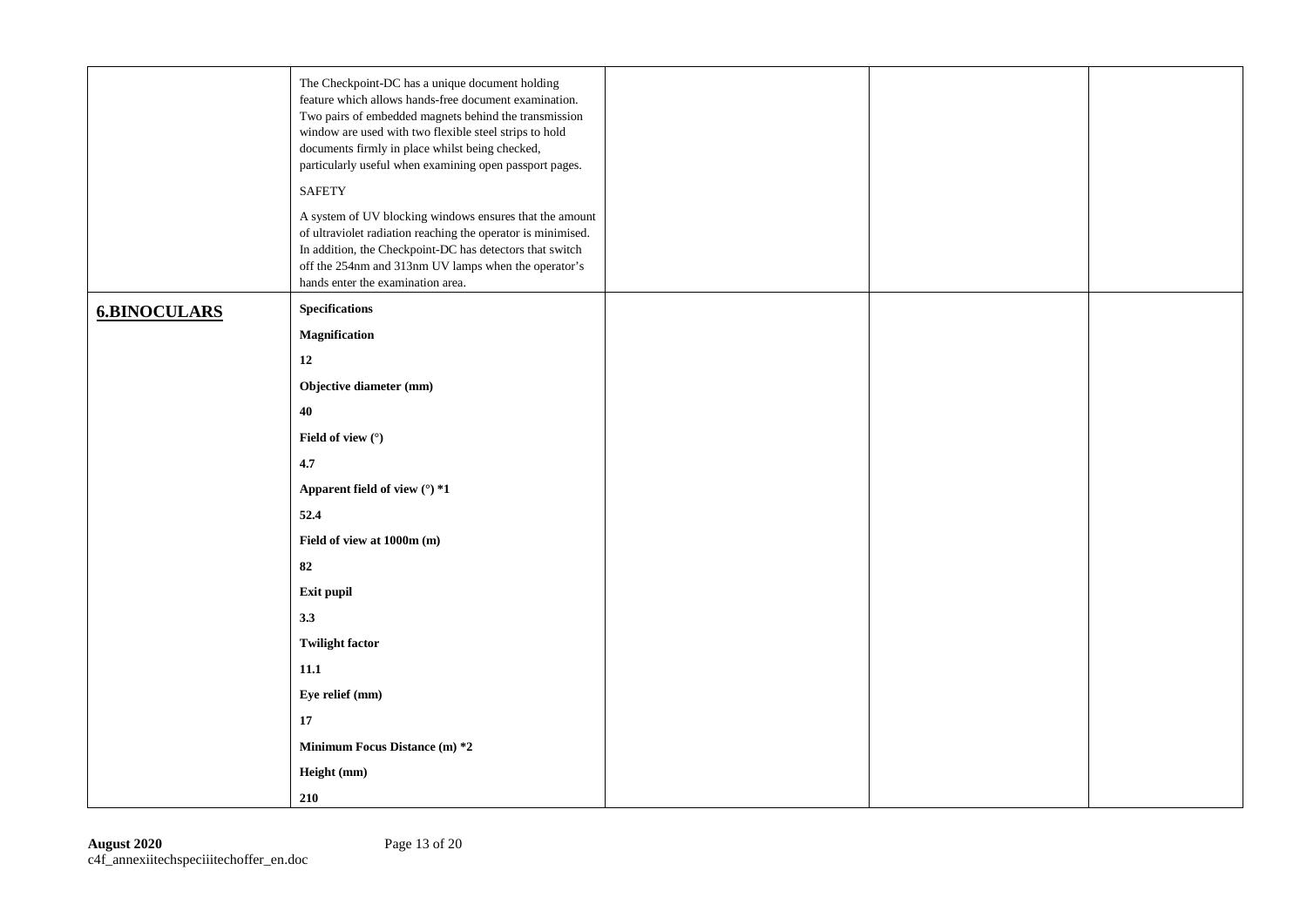|                                      | Width (mm)                                                                                                                                                                                                                                                                                                                                                                                                                                                                                                                                                                                                                                     |  |  |
|--------------------------------------|------------------------------------------------------------------------------------------------------------------------------------------------------------------------------------------------------------------------------------------------------------------------------------------------------------------------------------------------------------------------------------------------------------------------------------------------------------------------------------------------------------------------------------------------------------------------------------------------------------------------------------------------|--|--|
|                                      | 200                                                                                                                                                                                                                                                                                                                                                                                                                                                                                                                                                                                                                                            |  |  |
|                                      | Depth (mm)                                                                                                                                                                                                                                                                                                                                                                                                                                                                                                                                                                                                                                     |  |  |
|                                      | 90                                                                                                                                                                                                                                                                                                                                                                                                                                                                                                                                                                                                                                             |  |  |
|                                      | Weight (g)                                                                                                                                                                                                                                                                                                                                                                                                                                                                                                                                                                                                                                     |  |  |
|                                      | (w/o Battery)                                                                                                                                                                                                                                                                                                                                                                                                                                                                                                                                                                                                                                  |  |  |
|                                      | 1,800                                                                                                                                                                                                                                                                                                                                                                                                                                                                                                                                                                                                                                          |  |  |
|                                      | Adustment range for interpupillary distance (mm)                                                                                                                                                                                                                                                                                                                                                                                                                                                                                                                                                                                               |  |  |
|                                      | $60 - 70$                                                                                                                                                                                                                                                                                                                                                                                                                                                                                                                                                                                                                                      |  |  |
|                                      | Dioptric adjustment range (±mm)                                                                                                                                                                                                                                                                                                                                                                                                                                                                                                                                                                                                                |  |  |
|                                      | ±5                                                                                                                                                                                                                                                                                                                                                                                                                                                                                                                                                                                                                                             |  |  |
|                                      | Focus type                                                                                                                                                                                                                                                                                                                                                                                                                                                                                                                                                                                                                                     |  |  |
|                                      | $\bf I\bf F$                                                                                                                                                                                                                                                                                                                                                                                                                                                                                                                                                                                                                                   |  |  |
|                                      | Water resistant*3                                                                                                                                                                                                                                                                                                                                                                                                                                                                                                                                                                                                                              |  |  |
|                                      | $2m-5min$                                                                                                                                                                                                                                                                                                                                                                                                                                                                                                                                                                                                                                      |  |  |
|                                      | <b>Battery</b>                                                                                                                                                                                                                                                                                                                                                                                                                                                                                                                                                                                                                                 |  |  |
|                                      | AA×4 or 2CR5×1                                                                                                                                                                                                                                                                                                                                                                                                                                                                                                                                                                                                                                 |  |  |
|                                      | <b>Operationg temperature</b>                                                                                                                                                                                                                                                                                                                                                                                                                                                                                                                                                                                                                  |  |  |
|                                      | $-20^{\circ}$ C-+50 $^{\circ}$ C                                                                                                                                                                                                                                                                                                                                                                                                                                                                                                                                                                                                               |  |  |
| 7.RADIATION<br><b>DETECTION TOOL</b> | Cesium Iodide scintillation detector<br>$\bullet$<br>Detector size is 0.5" diameter (1.3 cm) X $1.5"$<br>$\bullet$<br>long $(3.8 \text{ cm})$<br>Unit size is 4.1" X 2.4" X 0.9" (10.2 cm X 6.1<br>$\bullet$<br>cm X 2.3 cm)<br>Weighs 6 oz. (170 g) with batteries<br>$\bullet$<br>Operating temperature range from -13 to 122<br>$\bullet$<br>degrees F (-25 to 50 degrees C)<br>45 KeV low energy cutoff<br>$\bullet$<br>Runs continuously for over 1 year on 2 AA<br>$\bullet$<br>alkaline batteries<br>Less than one second integration time (response<br>$\bullet$<br>time)<br>Flashing yellow LED (high intensity daylight<br>$\bullet$ |  |  |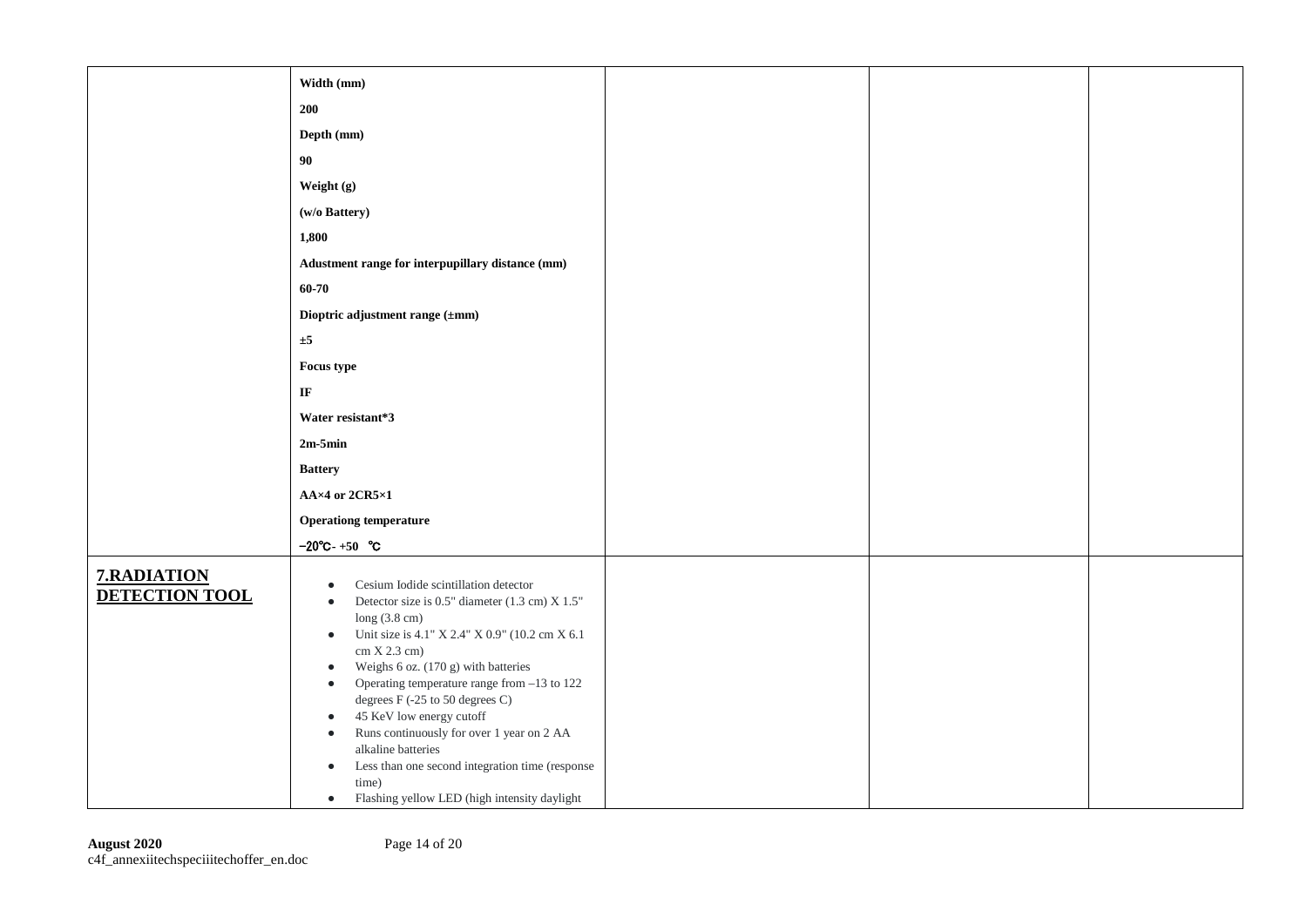|                                              | visible), audio, and vibrator alarms<br>Seven segment LED display indicates radiation<br>$\bullet$<br>intensity<br>Modulated audio tone and high intensity<br>$\bullet$<br>daylight visible LED indicate radiation intensity                                                                                                                                                                                                                                                                                                                                                                                                                                                                                                                                                                                                                                          |  |  |
|----------------------------------------------|-----------------------------------------------------------------------------------------------------------------------------------------------------------------------------------------------------------------------------------------------------------------------------------------------------------------------------------------------------------------------------------------------------------------------------------------------------------------------------------------------------------------------------------------------------------------------------------------------------------------------------------------------------------------------------------------------------------------------------------------------------------------------------------------------------------------------------------------------------------------------|--|--|
| 8.<br><b>MULTIFUNCTIONAL</b><br><b>TOOLS</b> | <b>Buster</b><br>Depth of reading<br>6 inches (15.2 cm)<br>Barium 133<br>Source type<br>7.50 microcuries<br>Source size<br>(.28MBq)<br>Radiation detection feature<br>Rad-Aware <sup>®</sup><br>Scan rate 0.25 seconds/reading<br>Audible alert<br>yes<br>Multiple scanning modes<br>3 - Raw, Scan,<br>Zero Scan<br>CalibrationRequired<br>Calibration time<br>$\sim\!\!15$ seconds<br>Calibration block<br>Required & Included<br>Digital numerical display<br>Yes<br>Pushbutton backlight display<br>Yes<br>Low battery indicator Yes<br>Battery 1 x 9V alkaline<br><b>Battery</b> life<br>$6 - 12$ months<br><b>Internal Lead Components</b><br>$\rm{NONE}$<br><b>External Lead Components</b><br>$\rm{NONE}$<br>5.5 x 2.5 x 2.5" (140 x 64<br>Dimensions<br>x 64 mm)<br>Weight $2.0$ lbs $(0.9kg)$<br>Warranty 2-Years<br>Backlight & Remote Display<br>$\bullet$ |  |  |
|                                              |                                                                                                                                                                                                                                                                                                                                                                                                                                                                                                                                                                                                                                                                                                                                                                                                                                                                       |  |  |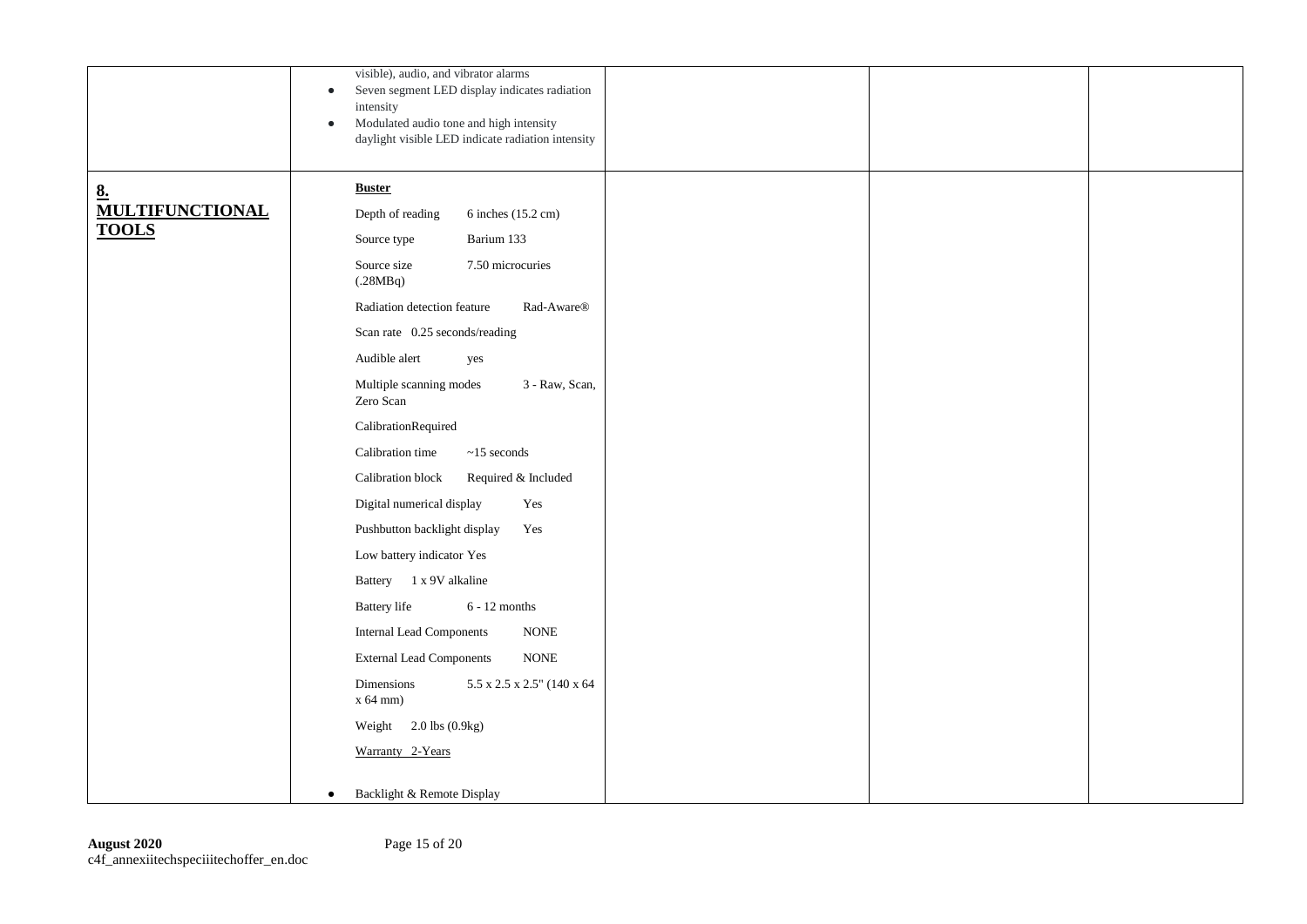|                   | Calibration Block, Holster, Headset, accessories<br>$\bullet$<br>7.5 micro-curie source<br>no internal lead/solder<br>o Perfect Vision® V20 Videoscope -<br>UL certified safe for hazardous<br>location use<br>2-way articulation, $2.0m(80")$ x 6mm $(1/4")$<br>$\bullet$<br>probe, 5" (12.7cm) LCD Display<br>Built-in LED lighting, 3.5x digital zoom, up to<br>$\bullet$<br>8,000 photos or 4 hours storage capacity<br>o LRF LEICA Laser Rangefinder<br>PM-10 Telescoping Inspection<br>$\circ$<br>Mirror with Flashlight<br>P-41 Heavy Duty Expandable Steel<br>$\circ$<br>Inspection Probe Kit<br>PN-30 Pocket Pencil Inspection<br>$\circ$<br>Probes (set of 6)<br>CT-PTK Personal Inspection Tool<br>$\circ$<br>Kit, with holster<br>Custom waterproof CT-40 "Pelican"<br>$\circ$<br>Carrying Case with wheels and<br>handles<br>K9-150G Extension Pole System<br>$\circ$<br>(optional) |  |  |
|-------------------|--------------------------------------------------------------------------------------------------------------------------------------------------------------------------------------------------------------------------------------------------------------------------------------------------------------------------------------------------------------------------------------------------------------------------------------------------------------------------------------------------------------------------------------------------------------------------------------------------------------------------------------------------------------------------------------------------------------------------------------------------------------------------------------------------------------------------------------------------------------------------------------------------|--|--|
| 9. Electric Torch | <b>Features</b><br>Features<br>Uses the latest CREE XHP70 P2 LED with a max output<br>of 3000 lumens and a maximum runtime of 150 hours<br>Maximum beam distance of 300m<br>Powered by 1 x 26650 Li-ion battery (supplied)<br>Directly rechargeable via Micro-USB<br>Side switch with a specially designed lock function to<br>prevent accidental illumination<br>Instant access to turbo or low mode with a single press,<br>ideal for emergency use<br>Battery capacity indicator displays the remaining power<br>Smart temperature control system protects the LED and<br>internal component                                                                                                                                                                                                                                                                                                  |  |  |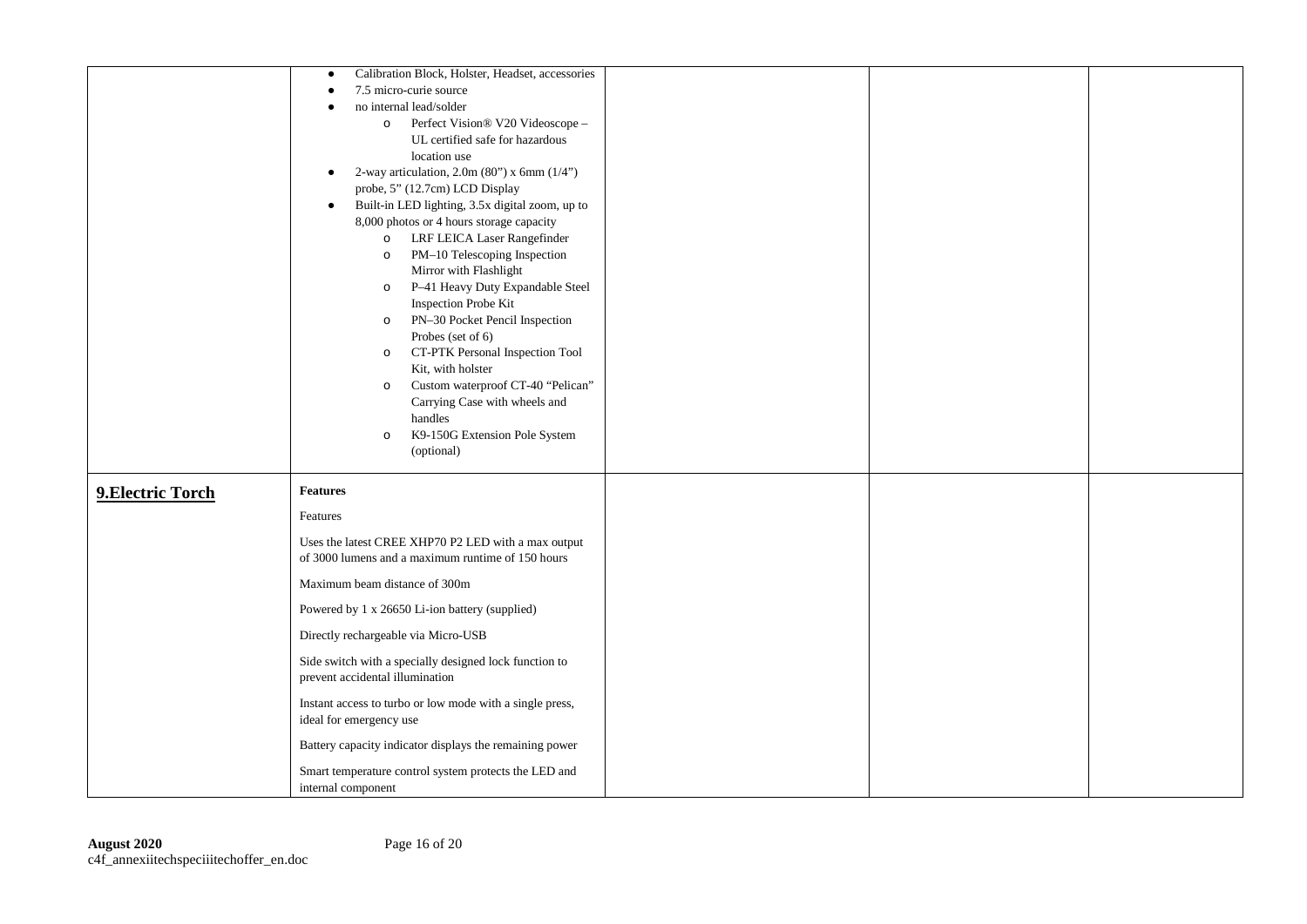| Specification                                                                                                                      |  |  |
|------------------------------------------------------------------------------------------------------------------------------------|--|--|
| LED: CREE XHP35 HD E4 LED                                                                                                          |  |  |
| Voltage: 2.5V-8.4V                                                                                                                 |  |  |
| Compatible Batteries: 1 x 18650, 2 x CR123A                                                                                        |  |  |
| Reflector: Orange Peel                                                                                                             |  |  |
| Switch Type: Tail Switch & Side Switch                                                                                             |  |  |
| Material: 6061-T6 Aluminium Alloy, Mil-Spec HAIII<br>Anodising                                                                     |  |  |
| Waterproof: IPX-8                                                                                                                  |  |  |
| Lens: Hardened, AR-coated lens, Scratch-resistant                                                                                  |  |  |
| <b>Dimensions</b>                                                                                                                  |  |  |
| Length: 120mm                                                                                                                      |  |  |
| Body: 24.5mm                                                                                                                       |  |  |
| Head: 25.6mm                                                                                                                       |  |  |
| Weight: 80.2g (excluding battery)                                                                                                  |  |  |
| What you get                                                                                                                       |  |  |
| Klarus G10                                                                                                                         |  |  |
| 1 x Klarus 18650 Battery                                                                                                           |  |  |
| Micro-USB Cable                                                                                                                    |  |  |
| Lanyard                                                                                                                            |  |  |
| Holster                                                                                                                            |  |  |
| Spare O-ring                                                                                                                       |  |  |
| <b>User Manual</b>                                                                                                                 |  |  |
| Warranty                                                                                                                           |  |  |
| This torch comes with a 5 year warranty from the<br>manufacturer, Klarus. See the User Manual that comes<br>with the Klarus torch. |  |  |
| Output & Runtimes                                                                                                                  |  |  |
| Turbo: 1800 Lumens / 1 hrs                                                                                                         |  |  |
| High: 400 Lumens / 4 hrs                                                                                                           |  |  |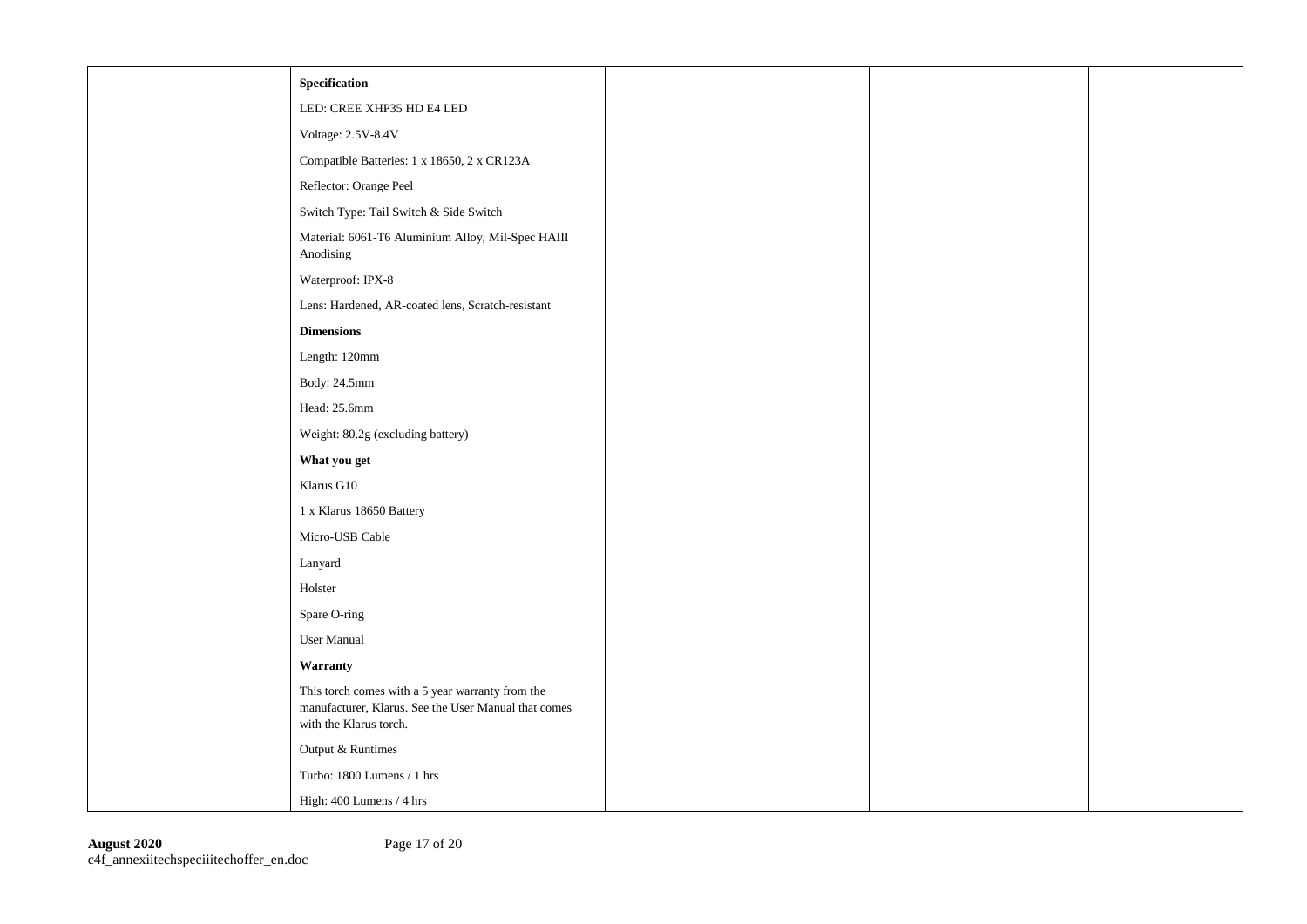|                      | Medium: 100 Lumens / 14 hrs                                     |
|----------------------|-----------------------------------------------------------------|
|                      | Low: 10 Lumens / 170 hrs                                        |
|                      | Strobe: 1800 Lumens / 2 hrs                                     |
|                      | SOS: 100 Lumens / 38 hr                                         |
| <b>10.TIRE</b>       | Performance level: LK2                                          |
| <b>COMPRESSOR</b>    | Housing dimensions [mm]: 150x130x60                             |
|                      | Storage temperature range: -40 $^{\circ}$ C to +85 $^{\circ}$ C |
|                      | Working temperature range: -40 $^{\circ}$ C to +70 $^{\circ}$ C |
|                      | Performance requirements according to LH (Pressure/Fill         |
|                      | time/Pressure Vessel): 3,0bar/420s/35L                          |
|                      | Power cable length [mm]: 3000                                   |
|                      | Power cable cross section [mm2]: 1,0                            |
|                      | Maximum power consumption: 15A                                  |
|                      | Power connector: car lighter plug                               |
| <b>11.WATER PUMP</b> | Pump                                                            |
|                      | Maximum output capacity (L/min)<br>500                          |
|                      | Inlet/outlet diameter thread type (mm/inches) 50/2-PF           |
|                      | Total head (m)<br>50                                            |
|                      | $8\,$<br>Suction head (m)                                       |
|                      | Pressure (bars)<br>$\overline{5}$                               |
|                      | $\overline{3}$<br>Debris size capacity (mm)                     |
|                      | Engine                                                          |
|                      | Engine Model<br>GX160                                           |
|                      | Engine type<br>4-stroke, OHV,** 1 cylinder                      |
|                      | Displacement (cm <sup>3</sup> ) 163                             |
|                      | Bore x stroke (mm) $68 \times 45$                               |
|                      | Engine speed (rpm) 3600 max                                     |
|                      | Engine net power (kW)<br>3.6                                    |
|                      | Cooling system<br>Forced air                                    |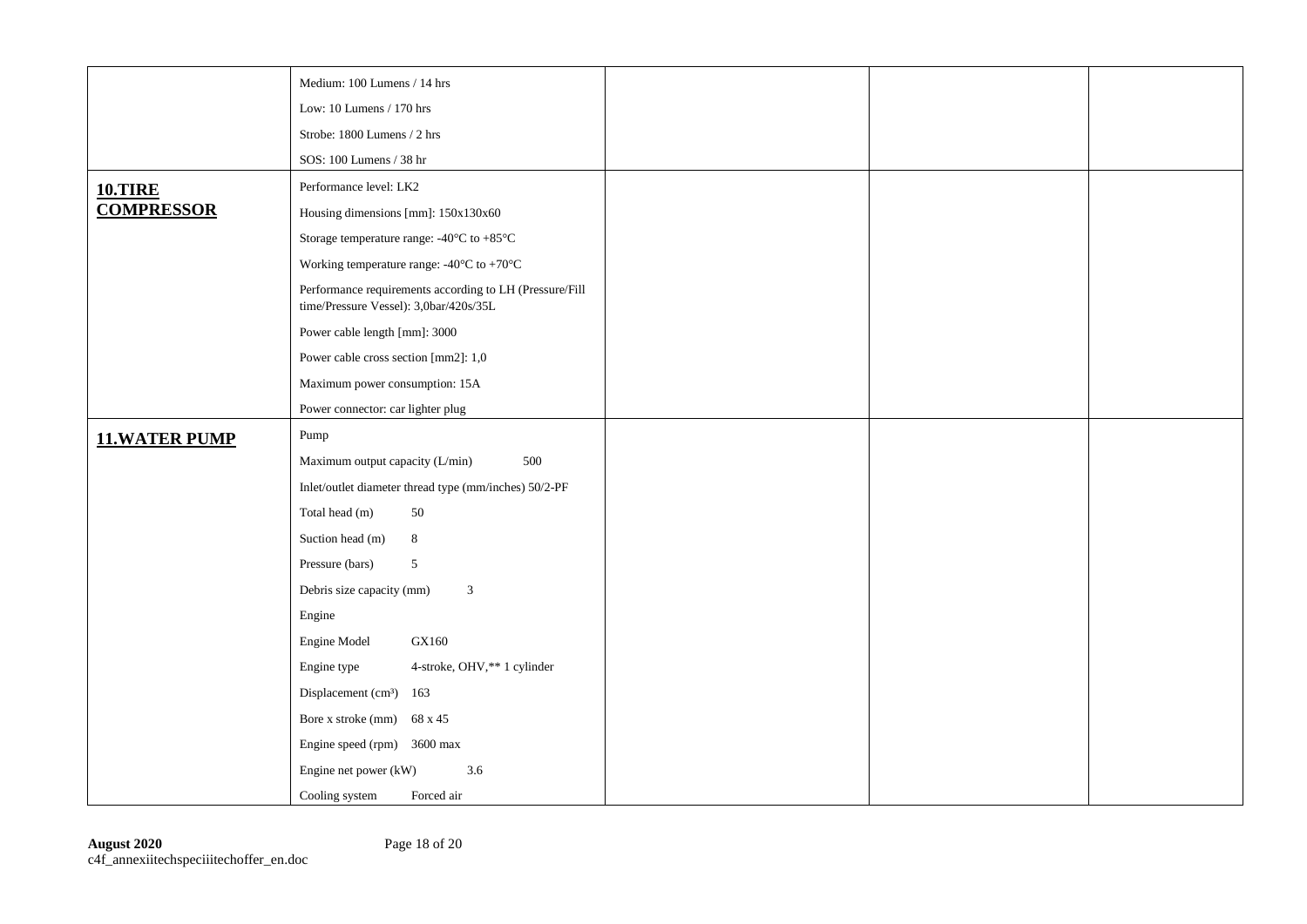| Transistor<br>Ignition system                  |  |
|------------------------------------------------|--|
| $0.6\,$<br>Oil capacity (L)                    |  |
| Fuel tank capacity (L) 3.1                     |  |
| Operating time<br>2h30 approx                  |  |
| Recoil<br>Starter system                       |  |
| Sound pressure level at workstation (dB(A)) 91 |  |
| Guaranteed sound power level (dB(A))<br>106    |  |
| Dimensions                                     |  |
| 520<br>Length (mm)                             |  |
| 400<br>Width (mm)                              |  |
| 450<br>Height (mm)                             |  |
| 27<br>Dry weight (kg)                          |  |
|                                                |  |